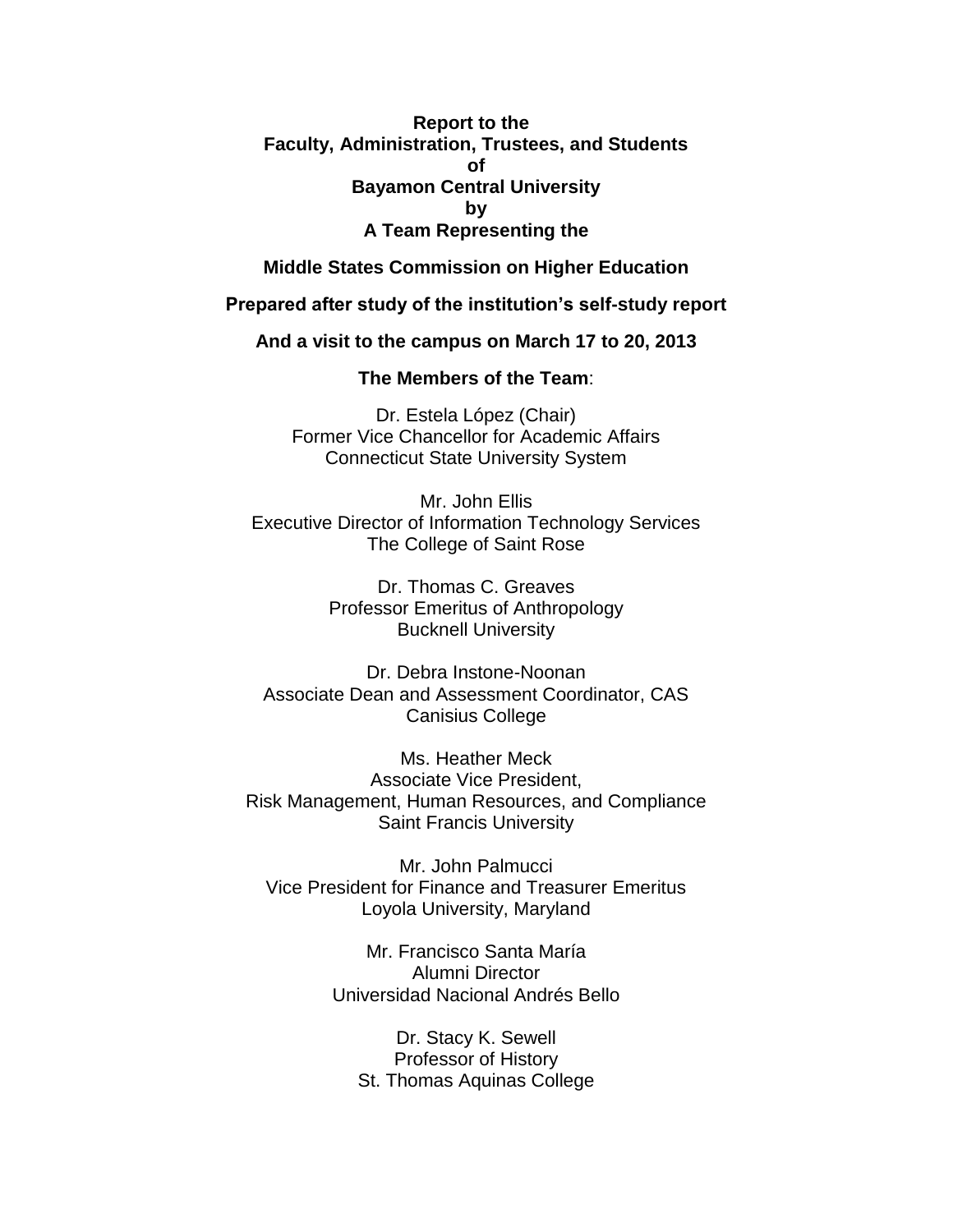## **Working with the Team:**

Dr. Tito Guerrero Vice President Middle States Commission on Higher Education

## **Institutional Officials:**

Dr. Lillian Negrón Colón, President

Dr. Luz Valentín Cabán Dean of Academic Affairs

Friar Mario Rodríquez O.P. Head of the Council of Founders, Acting President of the Board of Trustees

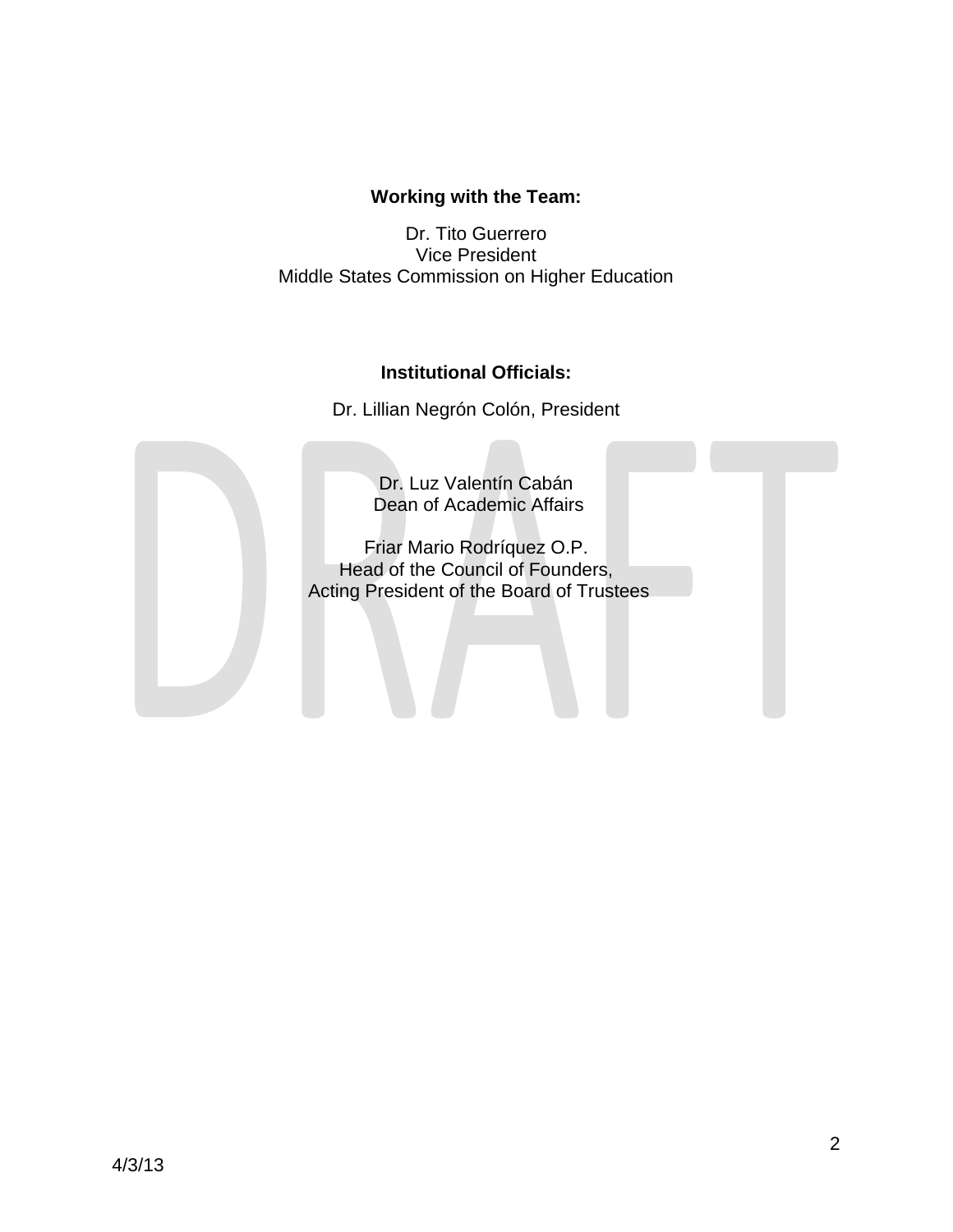## **I. Institutional Overview**

Bayamon Central University (BCU) is a private institution classified as Master's Smaller. It was founded in 1961 by the Dominican Order and first accredited by Middle States Commission on Higher Education in 1971. Fall enrollment consisted of 1929 students.

## **II. Nature and Conduct of the Visit**

On June 1, 2008 Bayamon Central University submitted to the Middle States Commission on Higher Education its Periodic Review Report. On November 20, 2008 the Commission accepted the Periodic Review Report, reaffirmed accreditation and requested a progress report due by October 1, 2010 documenting 1) steps taken to strengthen the institution's finances; and 2) steps taken to improve student enrollment and retention. On November 18, 2010 the Middle States Commission accepted the progress report and scheduled the next evaluation visit for 2013.

## **III. Affirmation of Continued Compliance with Requirements of Affiliation**

Based on a review of the self-study, interviews, the certification statement supplied by the institution and other pertinent institutional documents, the Team affirms that the institution continues to meet the requirements of affiliation in *Characteristics of Excellence.*

## **IV. Compliance with Federal Requirements**

Based on review of the self-study, certification by the institution, other pertinent documentation, and interviews, the Team affirms that the institution's Title IV cohort default rate is within federal limits. The Team relied on institutional certification and written documentation to make this determination. The Team also verified that the institution meets relevant requirements under the Higher Education Opportunity Act of 2008.

# **V. Summary of Institutional Strengths**

The Visiting Team identified during the review and visit the following strengths:

Students' great satisfaction in their institution is palpable. A number of students spoke of themselves as privileged to be able to have the opportunity to study at BCU. What draws many to Bayamon Central is students' certainty that the faculty and administrators deeply care about them as individuals and push them to excel.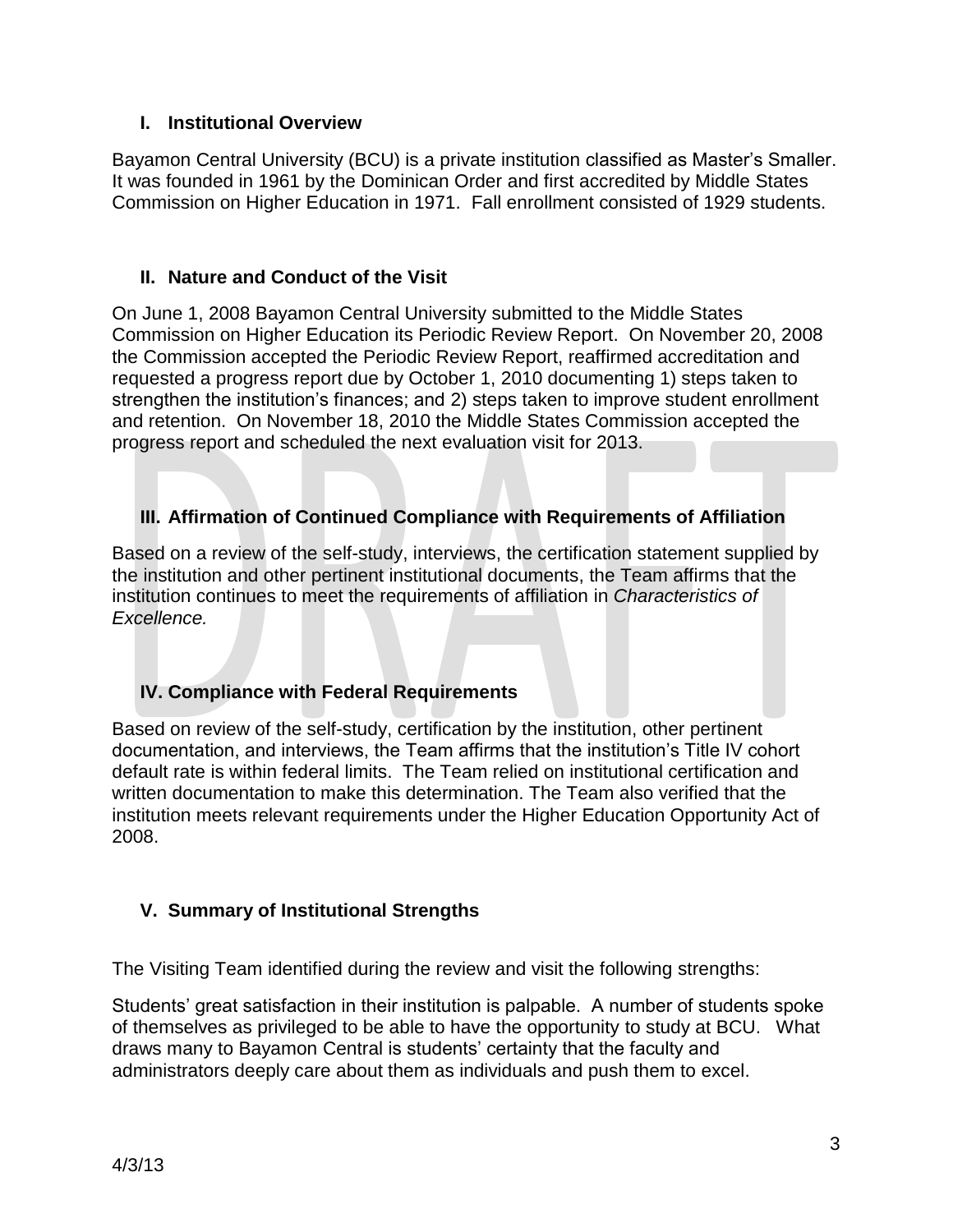Faculty and administrators embrace the mission, are student centered, and are highly committed to BCU. There is a humble and generous attitude toward learning coupled with a strong sense of sincerity and openness, and eagerness to improve.

Student Support Services are appropriate and aligned with the needs of the students.

There is great student participation, reflected in the number of student organizations. The Orientation and Counseling Center is providing services and support to students with positive results.

BCU has made impressive progress in a short time in the area of assessment. There is a centralized office and specialist to support, coordinate and integrate assessment of student learning. There are developed plans, processes and structures to guide assessment activities and workshops and training to build skills. Assessment activity is extensive, varied and mission sensitive. This is a truly commendable achievement.

Successful grant procurements have resulted in new and enhanced academic programs that should be attractive to prospective students. Grant funding has also allowed for the renovation of academic spaces and the acquisition of computers, technology and other program-specific equipment. The faculty and students seem to embrace the use of technology and will benefit from these new resources.

The president has brought a new vision to the university and is sharing information to create a shared understanding of the challenges and opportunities facing the institution.

**VI. Compliance with Accreditation Standards Under Review**

#### **Standard 1: Mission and Standard 6: Integrity**

#### *The institution meets these standards.*

Based on a review of the self-study, other institutional documents, and interviews with faculty, staff, students, and others, the Team developed the following conclusions relative to this standard:

It is readily apparent that the mission is widely known, accepted and embraced by the entire university community. As noted in the self-study, institutional policies are in accordance with the University's Mission and Vision. For example, the Policy for Course or Program in Distance Education includes the Mission Statement and Vision Statement in the body of the policy.

The university's 2013-2018 Strategic Plan opens with the institution's History and Mission, Vision and Values statements. The strategic initiatives and goals of the Strategic Plan support the Mission and Vision statements.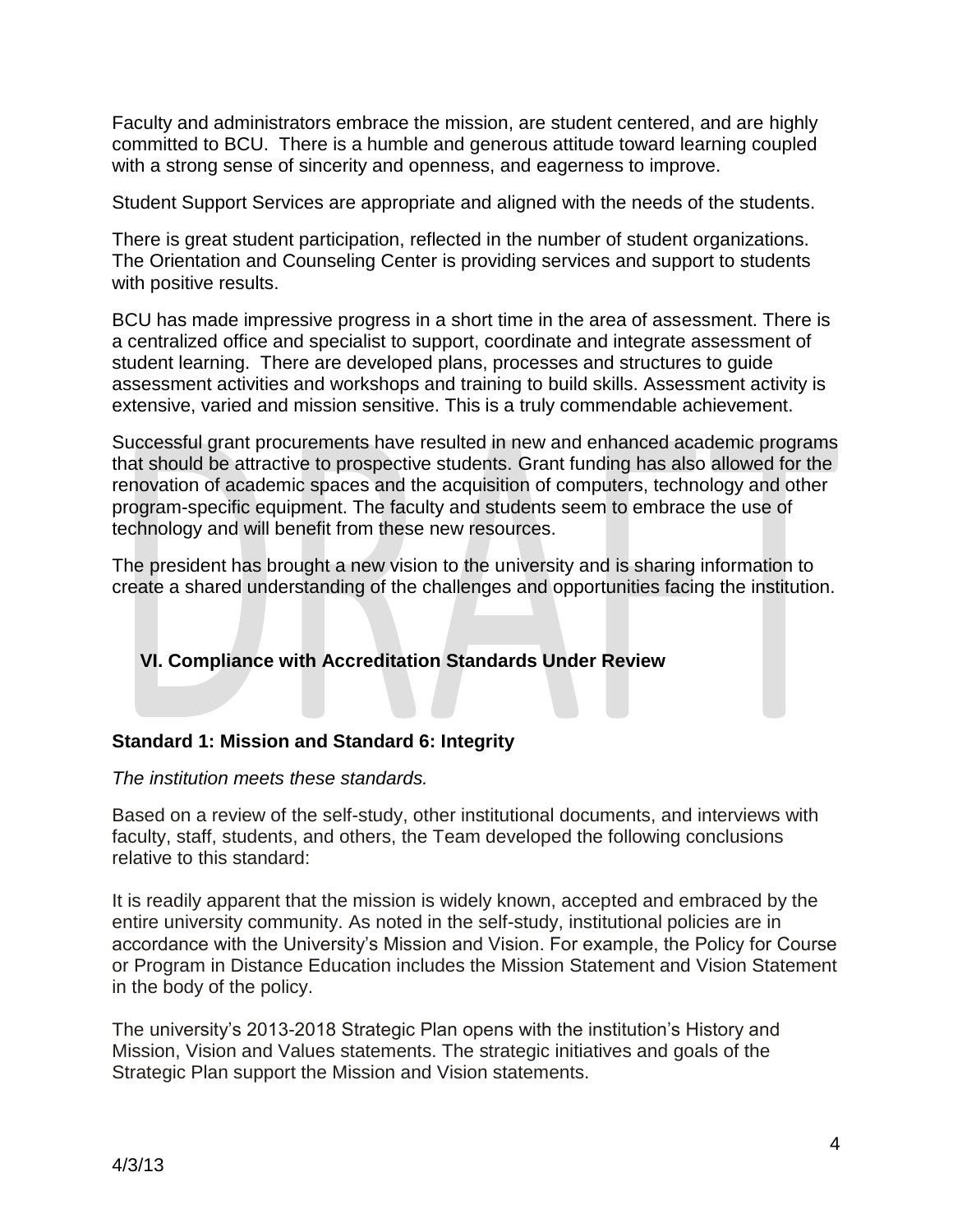The university's Institutional Assessment Plan & Guide clearly relate how its mission and values guide institutional assessment.

Institutional integrity is demonstrated by the University's Equal Opportunity Policy, Document Control Policy and its support of academic freedom and freedom of expression as noted in the Faculty Handbook and the Student Handbook.

The missions, visions and/or objectives of the four undergraduate colleges and the graduate college all reflect the University's Mission, Vision and Values. Additionally, all five colleges have documented examples of community service that support the university's stated values.

The Pastoral Coordinators documented how they instill the Values of the University into all aspects of campus life and for all constituents. These efforts also directly and indirectly support the university's efforts in student recruitment and retention.

Students, faculty and administrators all seem to have a common purpose and dedication based on the Mission and Values.

## **Suggestions:**

- The mission, vision and values statement although mentioned in the Faculty Handbook and the Student Handbook should be included in both manuals.
- As noted in the self-study recommendations, the Faculty Handbook should be revised to more clearly define academic freedom.
- Students need to be clearly informed about the likelihood of their completing their degrees within standard time frames based on course availability and other factors.

## **Standard 2: Planning, Resources, Allocation, Institutional Renewal and Institutional Resources**

The institution conducts ongoing planning and resource allocation based on its mission and goals, develops objectives to achieve them, and utilizes the results of assessment activities for institutional renewal. Implementation and subsequent evaluation of the success of the strategic plan and resource allocation support development and change to improve and maintain institutional quality.

#### *The institution meets this standard.*

Bayamon Central University has been successful in involving the university community in the strategic planning process. Faculty, students, administrators, members of the Board of Trustees and the Council of Founders were part of a workshop that discussed the institutions' strengths, weaknesses, opportunities and threats in addition to outlining the main strategy and key initiatives to be developed over the next five years.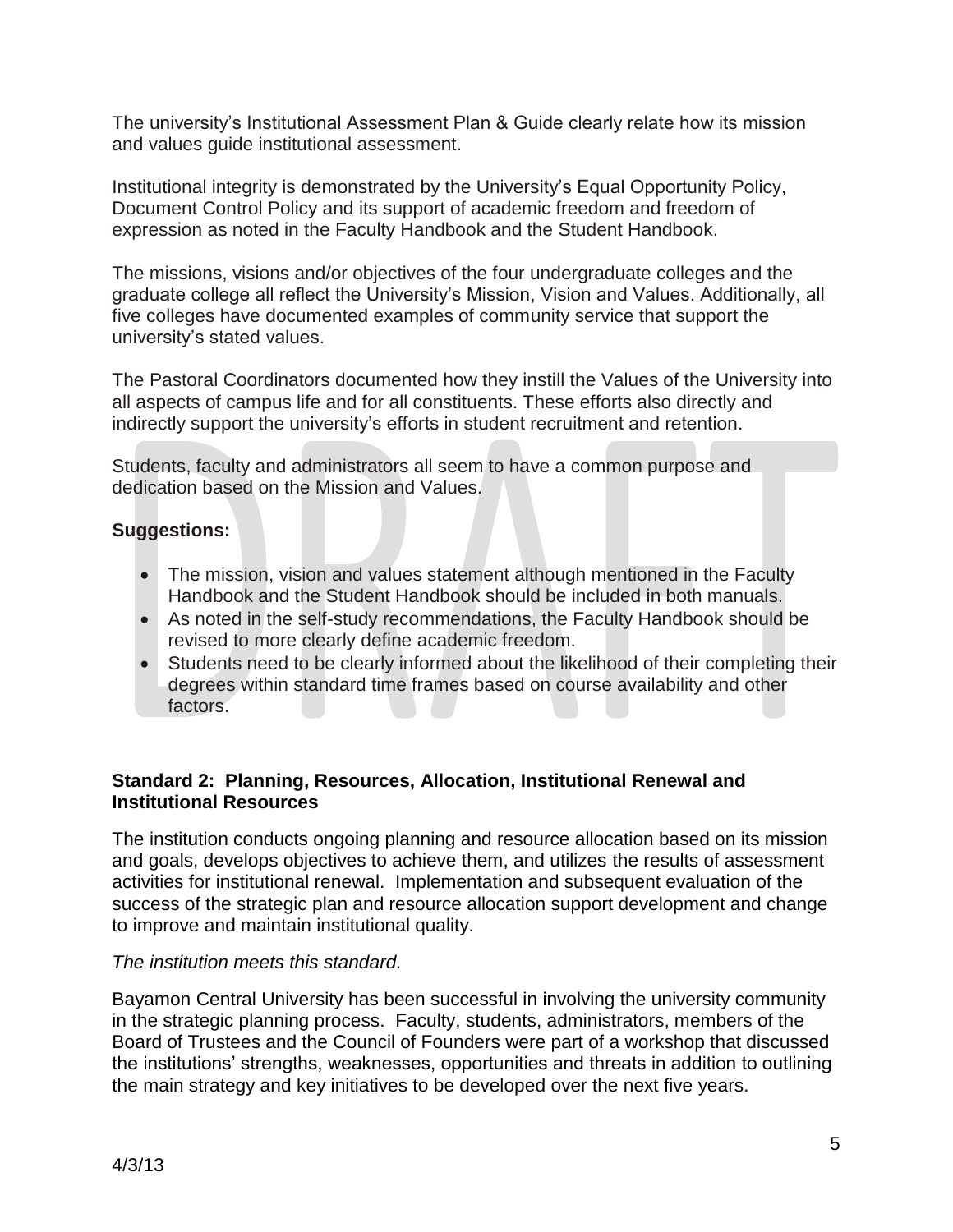A new strategic plan was the product of this process (2013-2018) and has detailed information regarding goals, objectives, indicators and measures. Clear priorities are given to each goal, individuals assigned to complete the task and a timeline for completion. This strategic plan is mission driven.

The plan is too new to assess. However the previous strategic plan has served the institution during that time of economic uncertainty, an ongoing recession and a high unemployment rate impacted the university and all of higher education development in Puerto Rico.

The university has prepared the budget based on the goals and objectives outlined in the strategic plan. Each operational unit has a budget and is responsible for distributing resources according to the strategic plan. The units are in the process of including the resources required in the budget projections.

The strategic plan has been effective in providing the continuity, review, direction and guidance in the development of policies, standards and practices. The plan addresses the important issues involving curriculum revision, development of academic offerings, improvement in infrastructure and technological advancement. It has served and will continue to serve as a guide in the development of institutional grants that have provided for continued development.

The Physical Improvement Plan addresses both deferred maintenance issues as well as several areas in need of renovation. A sum of \$100,000 has been allocated for this purpose with additional funds expected in future years.

The university should be commended for the inclusive process in the development of the strategic plan the result of which is a highly motivated and dedicated faculty, staff, administration and Board of Trustees.

## **Suggestions:**

- The strategic plan should be updated as new information and recent developments affect the current plan and correspondingly update the financial projections, which now include 2013-2016.
- It would be helpful to separate the strategic plan initiatives as a component of the financial projections so that an assessment can be made of their effectiveness in achieving the desired outcomes. Special attention should be given to the enrollment projections to determine the impact of the new marketing efforts.

#### **Recommendation:**

 A critical review of the strategic plan in an effort to prioritize the numerous goals and objectives should be done in order to refine the efforts over the next two years to stabilize and grow the enrollments in the undergraduate programs.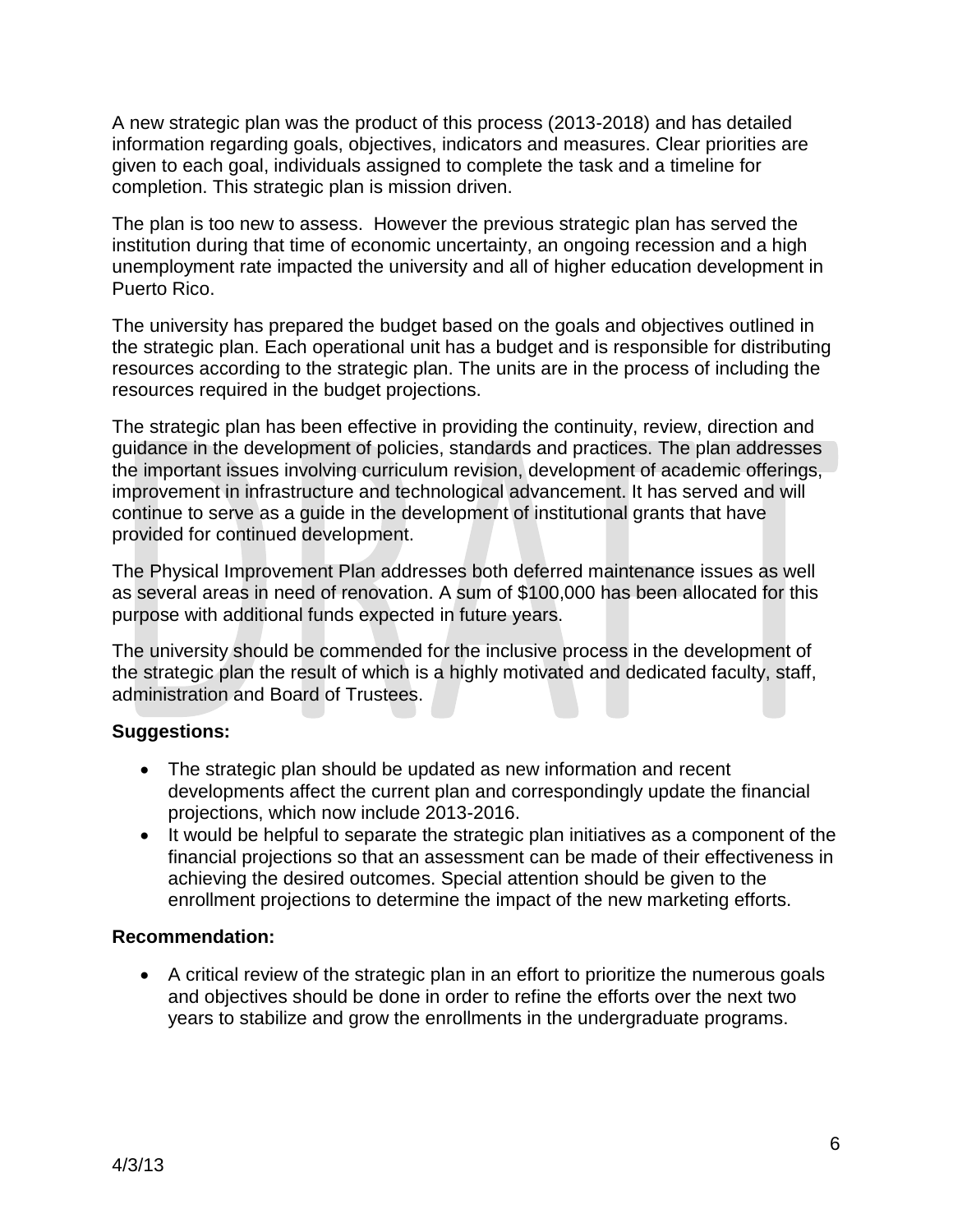#### **Standard 3: Institutional Resources**

The human, financial, technical, physical facilities and other resources necessary to achieve institutions' mission and goals are available and accessible. In the context of the institution's mission, the effective and efficient use of resources is analyzed as part of ongoing outcomes assessment.

#### *The institution meets this requirement.*

The institution has experienced a decline in enrollment at the undergraduate level for the past ten years, which required them to put into effect various savings measures to balance the budget. A combination of cost savings measures including eliminating salary increases for the past ten years, a moratorium on promotions, elimination of multiple year contracts and tenure track positions, position freezes and other routine savings, including refinancing a loan, allowed them to balance the budget.

In light of the current economic situation resulting in fewer dollars for scholarships from the Commonwealth of Puerto Rico; an increasing unemployment rate currently at above 13.8%; several secondary schools closing meaning fewer high school graduates; an attrition rate hovering around 46% for the remaining schools; and more residents leaving the Island will mean a smaller pool of college bound students. Inflation, the rise in energy costs, a reduction in job opportunities and increased competition also contribute to the already difficult situation.

BCU is dependent on tuition income and Pell grants. Since 95% of the students receive Pell Grants and other Federal Title IV funds, of concern are the cutbacks in College Work Study funds, SEOG funds and the potential cut in Pell Grants for the fall of 2014.

The decline in enrollment of 300 students in the fall of 2012 was in part the result of approximately 200 students who used all of the Pell Grant eligibility and were not able to continue. Another drop in enrollment was experienced in the spring semester as well and will be determined within the next few weeks. The budget will be balanced with additional cost savings to make up for the reduction in revenue before year-end.

Continuing education income increased from \$52,723 in FY 2008 to \$247,850 in FY 2012.

Grant funds are a major source of funds for program development, facility renewal and program enhancement. The institution has been successful in acquiring over \$11,200,000 over the past five years.

The university received a clean audit for the past three years that were included in the documents.

#### **Recommendation:**

 Enrollment is the key issue and the team recommends that the University focus its energy on activities that will reverse the 10-year history of declining enrollments in the undergraduate programs.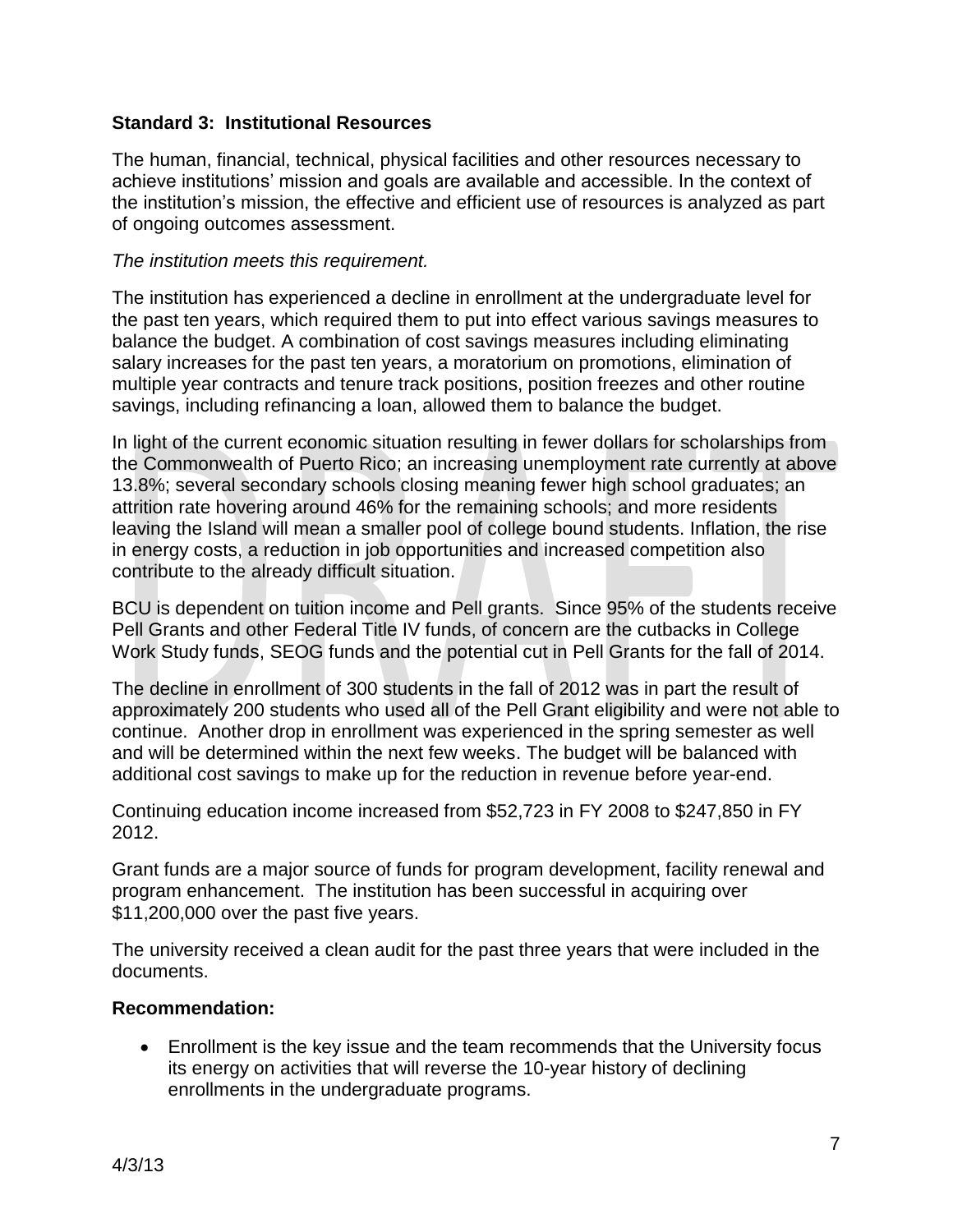• The Team recommends a semester by semester review of the enrollments to evaluate the success of the efforts to reverse the serious decline in enrollments beginning with the fall of 2013.

#### **Standards 4: Leadership, Governance and Standard 5: Administration**

#### *The Team finds that the university meets standard 4 and standard 5.*

BCU has different components to their governance system as defined by its By-Laws The governing body who oversees the university consists of the Council of Founders and the Board of Trustees. The Council of Founders has five members from the Order of Preachers who are "de jure" members of the Board of Trustees. The main responsibility of this body is to safeguard the University's Catholic and Dominican mission. Responsibilities of the Council include ratifying the appointment or dismissal of the President; ratifying the rules and regulations approved by the Board of Trustees, and others. The Council may dismiss a member of the Board of Trustees by majority vote. They also have the authority to fire the president.

The Council confers power to the Board of Trustees to govern the institution. Currently the Board has 11 members but up to 17 can serve as trustees. Trustees appoint the president, approve the annual budget, and also approve the salary scale for the university. Members of the Board of Trustees are guided by the university's conflict of interest policy.

Prior to the Team's visit the Chair of the Board of Trustees stepped down for personal reasons. Fray Mario Rodriguez O.P. from the Council of Founders is currently serving as acting chair of the Trustees. At present the Board has a number of new members. The Trustees acknowledge the need to continue developing the leadership of board members through seminars and by recruitment of new members with background in specific areas. They also acknowledge the need to do fundraising.

The president is the Chief Executive Officer of the university and presides over the University Senate and the Administrative Council. The Academic Council is an advisory body to the president. In addition to the deans, the council membership also includes a faculty member from each College and a student selected by each College. This Council reviews curricular revisions and new programs before sending them to the Senate for final approval.

The president provides the Trustees with regular updates and reports that represent evidence of her performance. Through these regular updates, Trustees monitor accomplishments and compliance with established goals.

The University Senate is responsible for approving admission and graduation requirements, creation of academic units, faculty appointments and promotion and curricular changes. Regarding faculty participation in the governance system the Team confirms their participation in both the Academic Council and the Senate.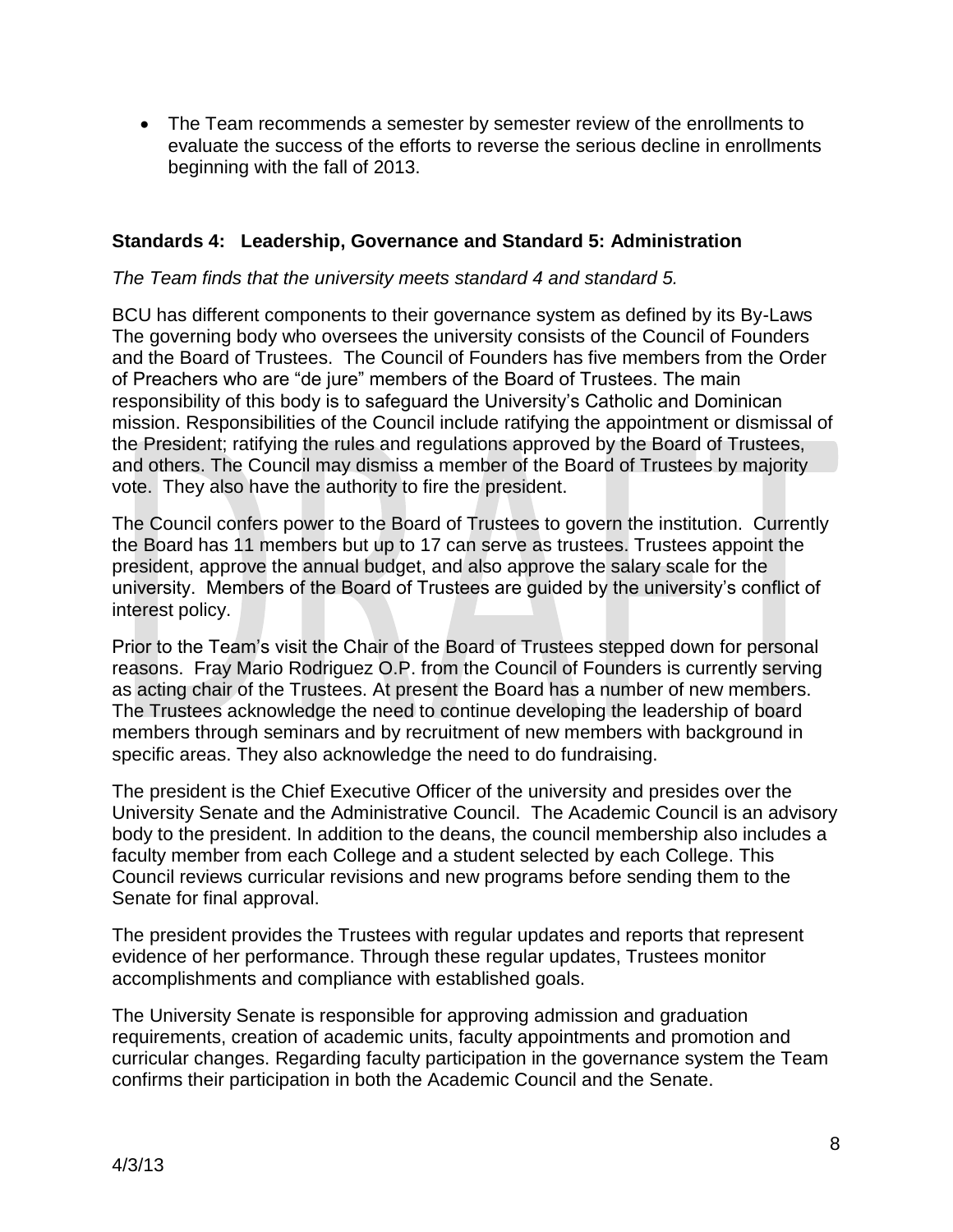Students participate in the governance process through the Student Council.

In the last few months prior to the visit there were a number leadership transitions including the dean of Academic Affairs who stepped down, the dean of financial affairs who left for another position and the director of Human Resources who also left the institution. Both dean positions were filled with permanent replacements a few weeks before the visit.

The Team examined the reason for leadership turnover and whether this turnover had created instability in the institution.

In the last five years the university has undergone two organizational restructurings to it administrative areas. The most recent restructuring approved in 2011 consists of the following five colleges: 1) Liberal Arts and Humanities, 2) Science and Health Professions, 3) Education and Behavioral Professions, 4) Business Development and Technology, and 5) Graduate Studies. The growth of graduate program offerings demanded they be housed under one college to ensure faculty participation in the curricular process and support.

As a result of the new structure, faculty were redistributed among the newly defined colleges thus strengthening their participation in their college decisions. An evening coordinator was appointed to ensure support systems for evening students.

## **Suggestions:**

- The evaluation procedure for administrators, which has not been revised since 1996, should be updated.
- Professional development opportunities should be offered to administrators.

## **Recommendations:**

- The Board of Trustees needs to appoint six new members to fill the current vacancies. Board diversity as well and different expertise should be considered in the recruitment of new board members.
- The Board of Trustees should develop a work plan that is consonant with the strategic plan and includes short term and long term activities that will strengthen finances and address enrollment decline.

## **Standard 7: Institutional Effectiveness**

## *The institution meets this standard.*

To ensure clarity and guard against redundancy, "Institutional Assessment" in this section of the report is discussed exclusive of "Student Learning Assessment," which is addressed in the section on Standard 14.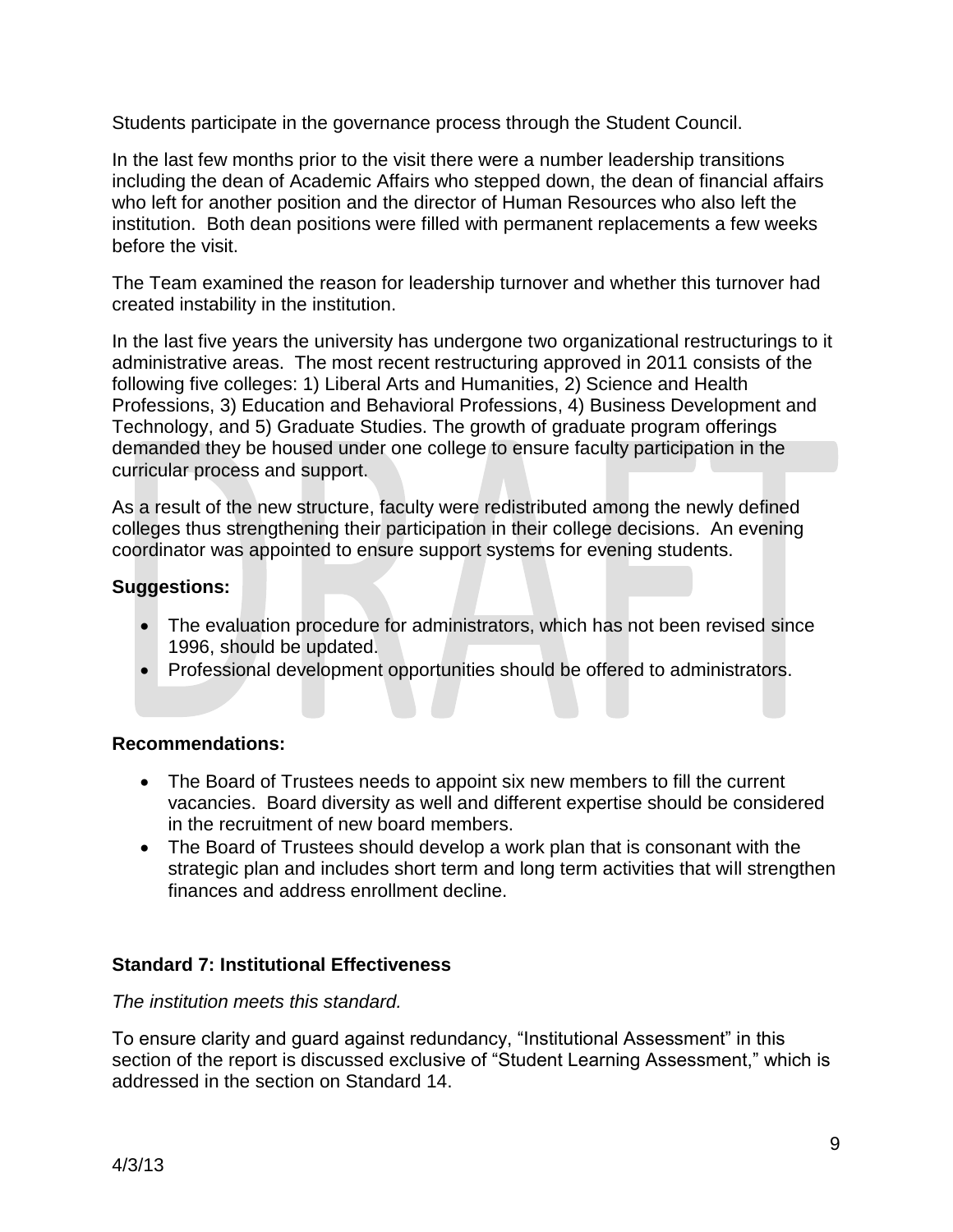BCU's self-study and supporting materials provide evidence of broad assessment activity in support of strategic and operational planning in administrative areas critical to mission fulfillment and institutional effectiveness. The best example of this interplay is the alignment of grants with the mission and strategic plan of the college. Assessment is evident in the targeted collection of data to support the grant request, the indicators used as evidence that it is meeting its objectives, and the review of the results to determine its effectiveness. It is a strong representation of standard 7 in action.

Assessment is no longer an activity that exists in silos within the institution. The recent creation of a centralized institutional assessment office (IAO) to collect, document, integrate and disseminate assessment information across units and to decision making entities, facilitates the flow of information throughout the organization. It is too new to determine its effectiveness although initial indications are positive. Additional analytical support is provided through institutional research and planning functions. Assessment information is made available to the Academic Program Board, President, and Board of Trustees, every semester and as needed.

BCU's approach to assessment relies on both quantitative and qualitative measures. Assessments are generally straightforward and routine – annual performance reviews, course evaluations, faculty workload studies, and departmental reviews – rather than comparative, longitudinal or cross sectional. Student surveys are a cornerstone of the assessment of institutional effectiveness in many areas at BCU (e.g., student services, advisement, enrollment and registration). Surveys of faculty/staff also have been conducted, albeit less frequently.

Indicators for areas that include finance, admissions, enrollment, physical plant, and completion rates were available in the self-study exhibit room or upon request.

Surprisingly, there does not appear to be formal benchmarking against peer or aspirational institutions. There were however, environmental scans for enrollments, academic offerings and employability that were instrumental in the creation of the strategic plan, at least as described in several interviews.

Program information, including student learning, flows up to the school and institutional levels through the recently created, February 2012, annual report. There is a similar, although much less extensive, report for administration and service units. Both request information related to changes made to improve learning and/or overall effectiveness. The process and templates are reasonable although it is too early to tell if they are achieving the desired stated outcomes – to improve decision making, the quality and relevance of academic programs, and the effective use of human, physical and fiscal resources to improve the teaching-learning process.

The uses to which assessment data are put – the changes that are made or at least considered in the aftermath of measurement exercises – are described in several parts of the self-study (e.g., Chapters 2 and 8). In the area of student learning, it is important to note that there is strong evidence of assessment information driving change in those areas that have an accreditation or licensure exam (e.g., Nursing, Education, and Counseling) and relatively little in the broad array of other academic programs.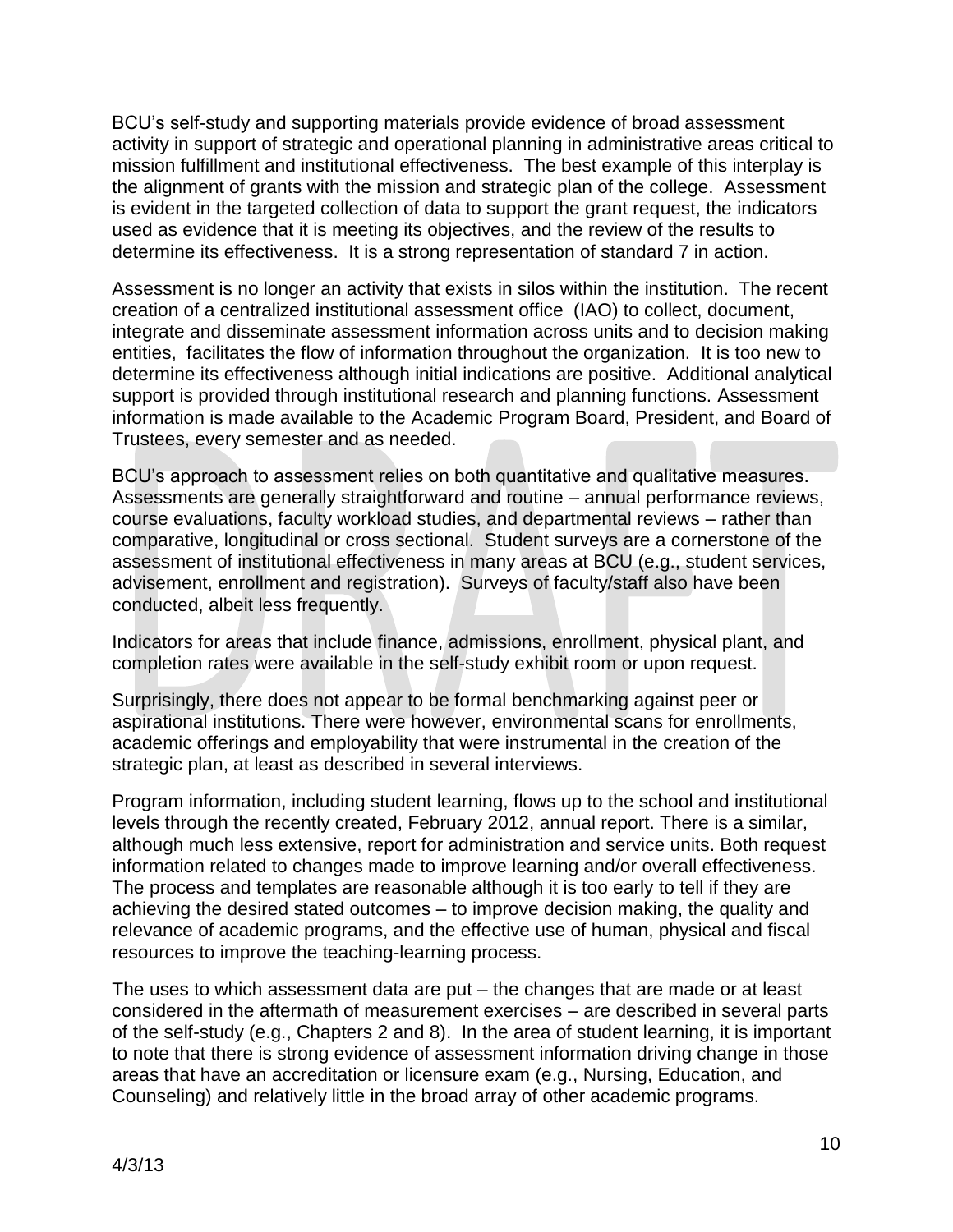Overall, the treatment of assessment tends also to be somewhat skewed toward assessment activities and processes, rather than data and results (although the supporting documents do contain much actual data). The image created is one of great activity and energy, and multiple measurement exercises, but with little of this activity prioritized. BCU would benefit from taking time to determine the assessment information needed to serve its most pressing priorities and primary goals. Moving forward with focused intentionality would have the added benefit of reducing overall workload.

#### **Suggestions:**

- Prioritize and streamline the collection of assessment information to best serve planning and budgeting priorities.
- Create stronger and more explicit links between student learning, institutional planning and decision making.
- Ensure follow through of the recently developed plan and process for linking program information, including the assessment of student learning, to the planning and budgeting process.
- Continue administrative support and faculty involvement in assessment efforts as they are critical to success as BCU moves to a more evidence based culture.

## **Standard 8: Student Admissions and Retention and Standard 9: Student Support Services**

## *The Team finds that the institution meets both standard 8 and standard 9.*

Based on a review of the self-study, other institutional documents, and interviews with staff, students, and others, the Team concludes that the university has adequate admission policies available to support prospective students and accurate program Information.

BCU has been facing for the last decade a significant enrollment decline. Total enrollment over ten years has fallen by almost a third. Across the past two years the figures are 2185 for fall 2011 and 1929 for fall, 2012.There was also a decline in enrollment for the current 2013 spring semester. Currently 77.9 % of the student body is at the undergraduate level. This year graduate enrollment increased by almost 4% compared to a year ago, so the decline is among undergraduate new students, intransfers and drop outs. The majority of the student body is female.

As mentioned under Standard 3 narrative, the decline in enrollment of 300 students in the fall of 2012 was in part the result of approximately 200 students who used all of the Pell Grant eligibility and were not able to continue. Approximately 95% of the students receive Pell Grants, a revenue and enrollment source that is vulnerable to downward change. Pell Grant revenues supplied more than 75% of the annual budget in 2009- 2010.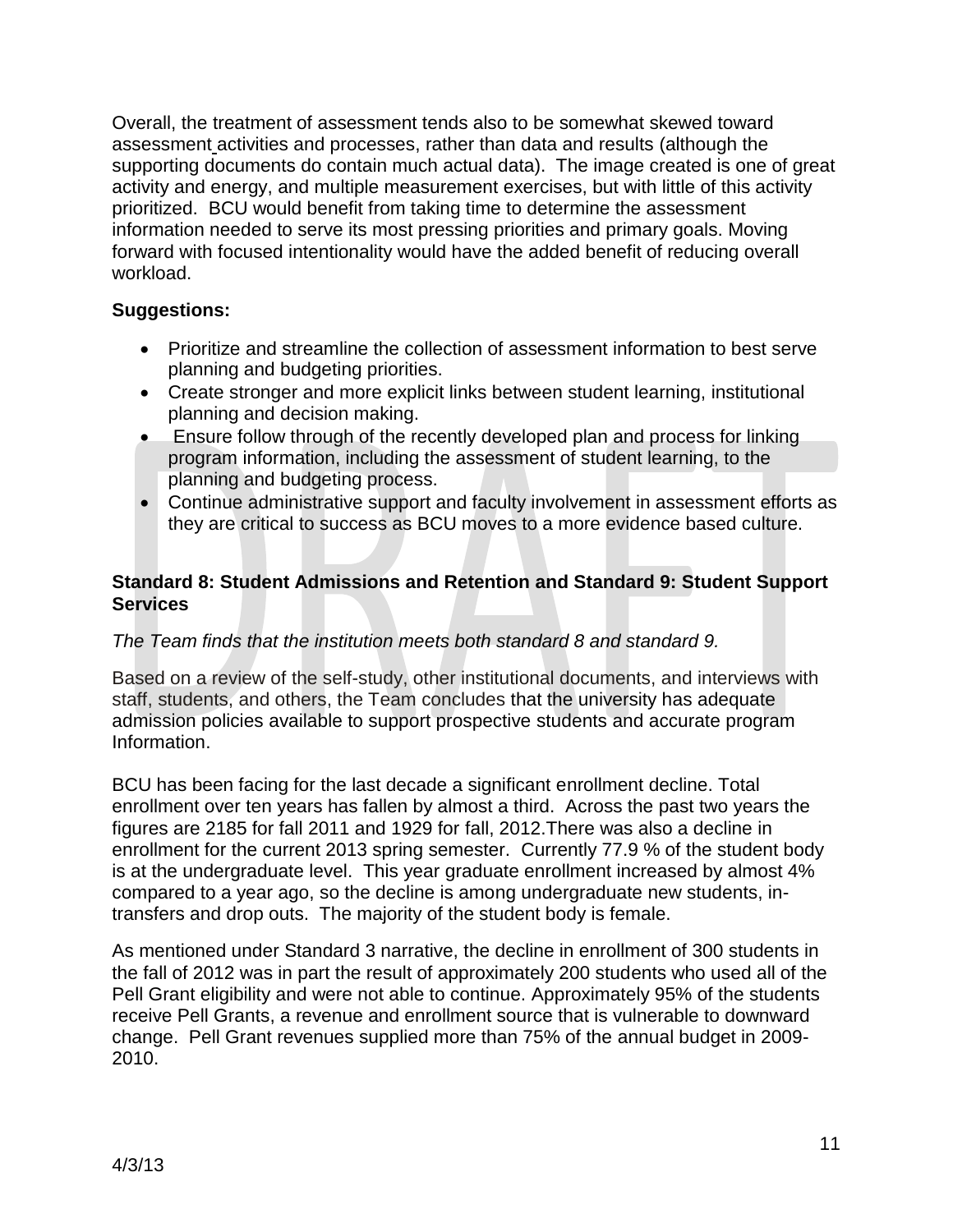BCU has long understood the fundamental jeopardy to the institution that declining enrollment has created. BCU sets targets, adjusts recruiting and retention strategies, and creates new offerings. Trustees, senior administration, faculty, staff, and students are all focused on the problem. Unfortunately, the decline has continued and thus far affords few signs of reversal.

To address the enrollment decline new programs are under development in alignment with the strategic plan. These programs are being planned for implementation within the next three years. The university has an enrollment management plan and a committee which meets regularly. Nevertheless information about enrollment targets is not consistent between the Admission Office and the Planning Office.

The Orientation and Counseling Center provides excellent services and support to students impacting positively student retention. Its processes are well defined with actionable measurement and continuous improvement.

Student retention for both full time and part time students has been quite variable and is currently 70%. Retention for part time students increased from 23 % in 2011 to 65% in 2012. The six year graduation rate was 26% in 2011, but this number increases to 38% for students who complete in eight years.

Both the BCU president and the Admissions Committee mentioned that competition in the higher education sector in Puerto Rico has sharply increased. Students point to the existence of other nearby institutions that provide technical degrees in less time and at a lower cost, allowing faster access to jobs for graduates. In addition to the competition, Puerto Rico is also facing a demographic shift with many young people migrating to the U.S. searching for job opportunities rather than going to college on the Island.

Currently the university has a limited marketing budget allocated for recruitment purposes. Implementing aggressive advertising campaigns was discussed as one of the important strategies to increase enrollment. BCU's president also mentioned the existence of a recent agreement with the municipality of Dorado, an underserved community some 10 miles west of the Bayamon campus to start a recruitment center in the community and eventually develop and offer short programs. In addition, BCU has signed an agreement with the Pontifical Catholic University, located in Ponce, to offer a joint Doctoral program in Business Administration on the Bayamon campus.

During the visit, some students complained about difficulties in completing professional practices experiences. It was also mentioned that some programs lack the professional accreditation needed for certain employment opportunities. This situation affects their employability and wages in both Puerto Rico and the United States.

Suggestions from students and staff regarding how to support an increase in enrollment for the following fall, include improving the condition of buildings and campus grounds, and adding additional recruiters in order to cover more territory and places on the Island.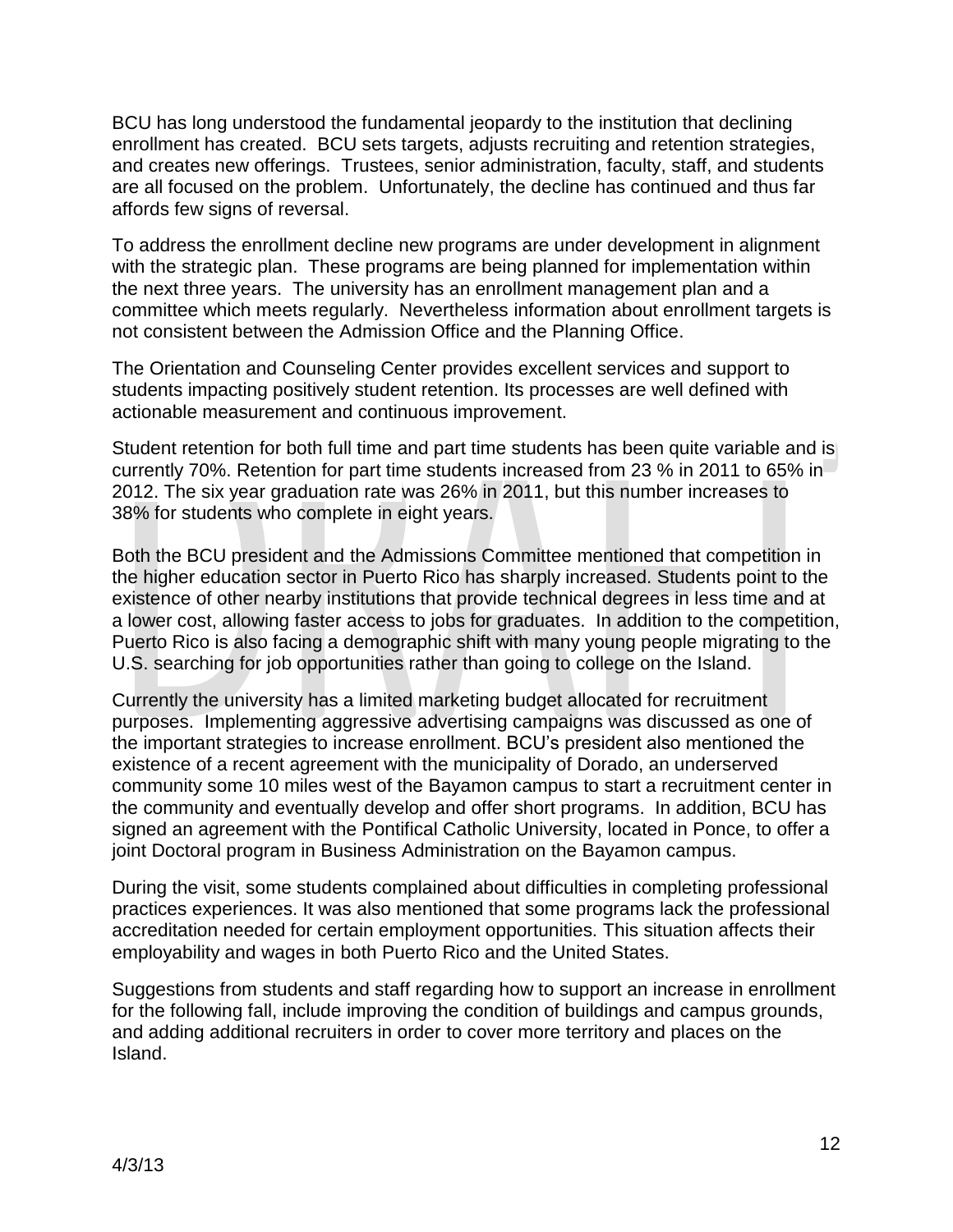Student Support Services are appropriate and appear to meet the needs of the student body. The Orientation and Counseling Center is providing services and support to students with positive results.

There has been a significant increase in student organizations (currently 17), however there is no consistent data reflecting student participation in activities, nor a unified method of measuring it. The BCU sports program, emphasizing soccer and track, needs also to be monitored for breadth of student participation and its contribution to new student recruitment and student retention.

There is reasonable access to scholarships and loans, both federal and institutional. But the university recognizes the need to increase the amount of private scholarships available to students. As was stated before, 95% of students receive Pell Grant.

A satisfaction survey regarding student services, including admissions, recruitment, and bursar, showed low satisfaction results and no evidence of a plan to set clear goals to make improvements. It is unclear how much weight to give to the survey since alternative data show high satisfaction rates. It appears that the administration moved aggressively to improve user satisfaction with these services.

In meetings with the Student Council and other students, it was evident the sense of pride and of commitment to the institution. This pride and commitment reflects the values of the whole institution.

The community knows of and appreciates the existence of the successes of prominent alumni. There have been activities to which these alumni have been invited. BCU has more than 9,000 alumni. This represents an untapped resource that the university should utilize for recruitment and fundraising, as well as for strengthening new student recruitment, student retention, internships and practica, and career placement after graduation.

## **Suggestions:**

- Create and implement a plan with clear goals to improve every year the student satisfaction with critical support services.
- The Team suggests creating a single system for measuring student participation in extracurricular activities.

## **Recommendations:**

- Stabilize the enrollment decline. The admissions process should focus the recruitment process by setting specific enrollment targets for each of the admissions initiatives. This process is central to BCU's future and should be supported across the entire institution to achieve enrollment goals.
- The admissions team should thoroughly review the promises made in promotions to the community, providing accurate information regarding the availability of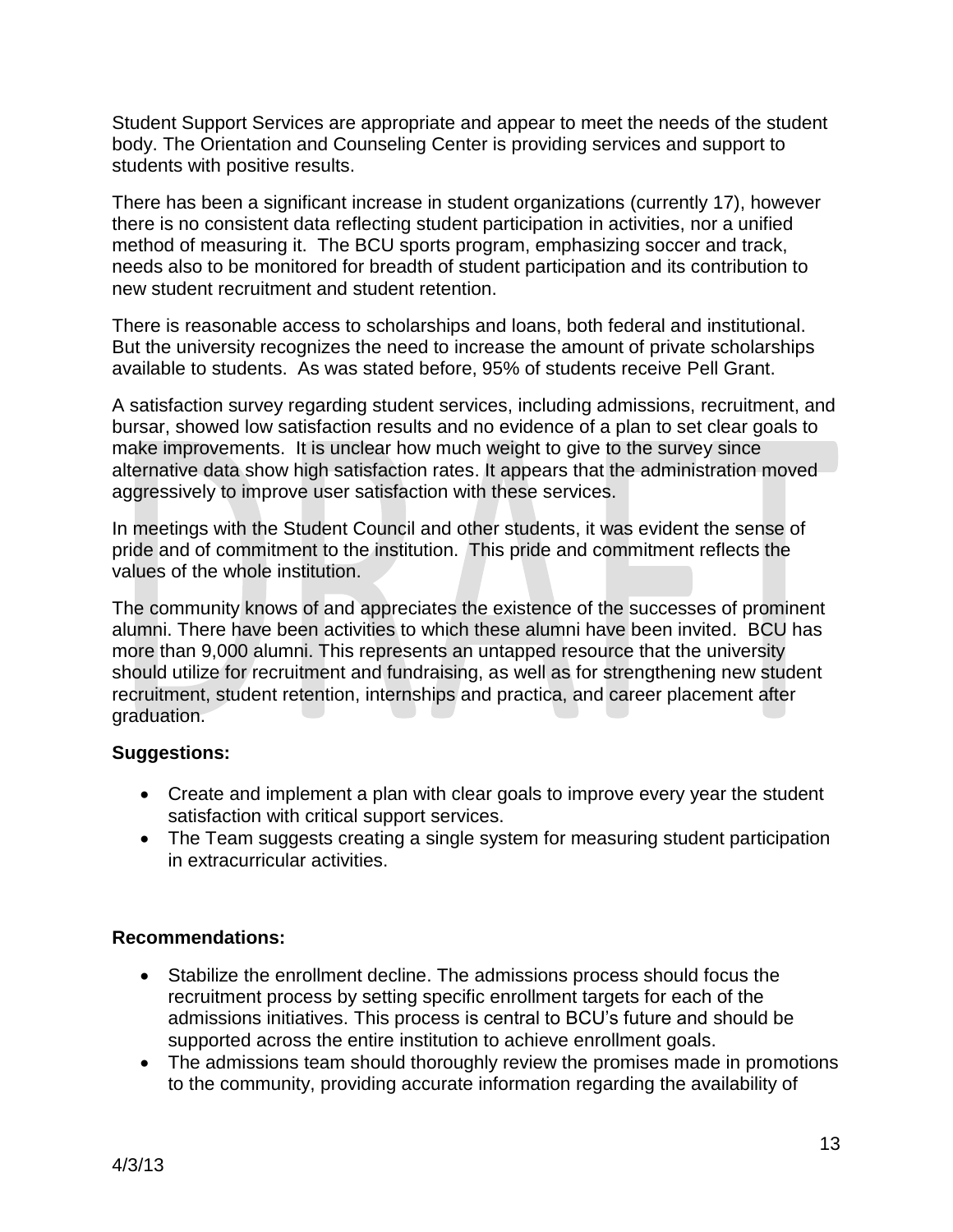practicum experience and possible certifications available to students in their course of study and upon graduation.

• It is a priority to establish an office of alumni affairs, to nourish BCU alumni's' sense of belonging to the institution. This will serve as a source of inspiration for students and alumni, and can result in their support for the continuous improvement of programs and a future source of university support, curricular advice, and, eventually, fundraising.

## **Standard 10: Faculty**

#### *At present, the institution meets this standard.*

Based on a review of the self-study, other institutional documents, and interviews with faculty, staff and students, the Team developed the following conclusions relative to this standard.

Faculty at BCU work remarkably hard. They evidenced strong institutional pride and loyalty. Faculty, both full time and part time, are appropriately credentialed for the degrees and programs they offer. Among full time faculty 66% hold the MA degree and 34% hold doctorates. For part time faculty the data are incomplete, but among 69 part time faculty the masters degree is held by nearly 80%, 19% hold a doctorate, and there is one with a BA. Further, an examination of the credentials of faculty by program indicates that faculty commonly have professional experience that reinforces and extends their teaching strengths.

BCU has about 25% full time faculty and 75% part time faculty. It would be misleading to assume that the former are steady, long term employees, while the part time faculty have only short term, fleeting links with the institution. Rather, faculty in both groups tend to have taught at BCU for many years. The principal differences between the two groups are the number of courses taught, the extension of fringe benefits, and the shouldering of institutional responsibilities.

The number of faculty, relative to the number of students and classes offered, produces a workable average section size at both the undergraduate (17) and graduate levels (12). The duties of both full time and part time faculty encompass the usual distribution of teaching and advising. Infrastructural supports (private meeting spaces, access to student records by computer, class room equipment) are lean but adequate.

At the same time, student council members readily asserted that part time faculty are commonly less available to students, because once their BCU course and office hour duties are done, they need to go elsewhere to fulfill other obligations.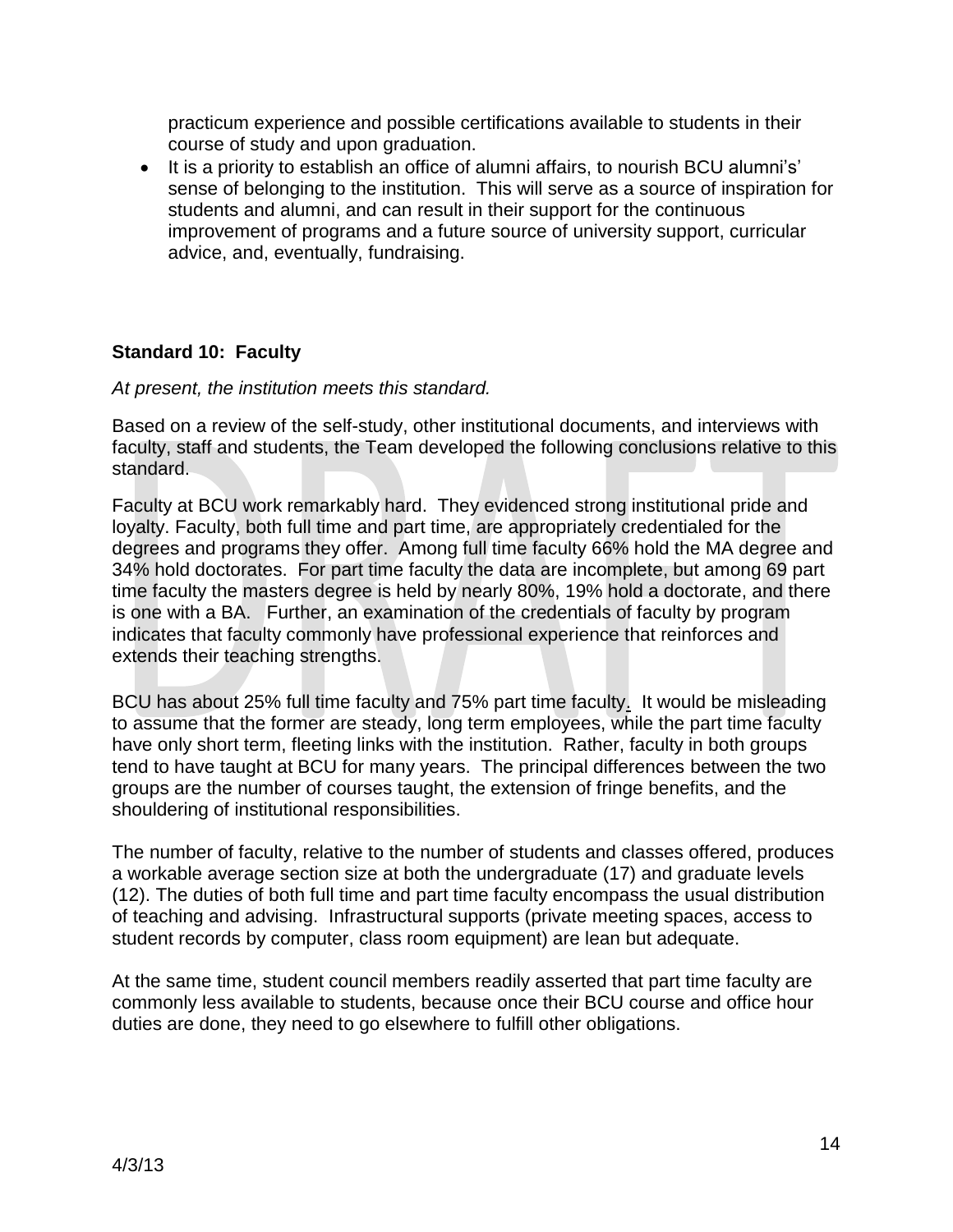The faculty have primary control over the curriculum, course content, and degree requirements, exercised at the department level and university level reviews. Academic freedom is university policy.

The university makes significant investments in faculty development, mainly in the form of an intensive calendar of mostly on-campus workshops concerning teaching techniques and disciplinary matters. Workshops on new software and the use of new university facilities are also abundant.

Original research as a faculty expectation is relatively new to BCU, with most "research" support going to fostering the completion of PhD requirements, aiding about 4 faculty a year. With persistence faculty can also receive assistance to participate in regional and national disciplinary meetings. More particularly, the university wants to further encourage and support faculty research and grant-getting and is seeking ways to make that happen, and also to involve students in such research. However, little of this initiative has been realized thus far.

The teaching effectiveness of both full time and part time faculty is reviewed annually. BCU has published faculty procedures to regularize personnel decisions; as the university self-study indicates, more effort needs to be made to inform all faculty of these procedures.

With some wonderful exceptions, direct meetings between the team members and BCU faculty were all with the full time faculty. The Team found among all of the faculty in meetings and interviews a group of dedicated professionals exhibiting strong loyalty to the institution. Their salary has not been raised in 10 years; they teach 5 course loads and carry substantial administrative duties (mainly without released time) on behalf of the institution. The BCU faculty strongly embrace the value of the faith-based education of BCU and service to the poor as espoused by the Dominicans.

Two years ago the administration ended the practice of multi-year faculty contracts, instituting a one-year contract with annual review and no guarantee of continuation. There clearly is a reservoir of resentment about this and both the trustees and the president are considering the re-institution of multi-year contracts for long-serving faculty service. A further administrative decision was to suspend academic ranks among faculty. Faculty leaders today tell us that reinstatement of those ranks would be an important step in reconstituting the faculty professional domain and associated morale.

Full time faculty have private work spaces with computer, printing access, and in some cases telephones. Part time faculty have access to small rooms with table and chairs where student advising can be conducted.

At the same time, there are issues and weaknesses including the following: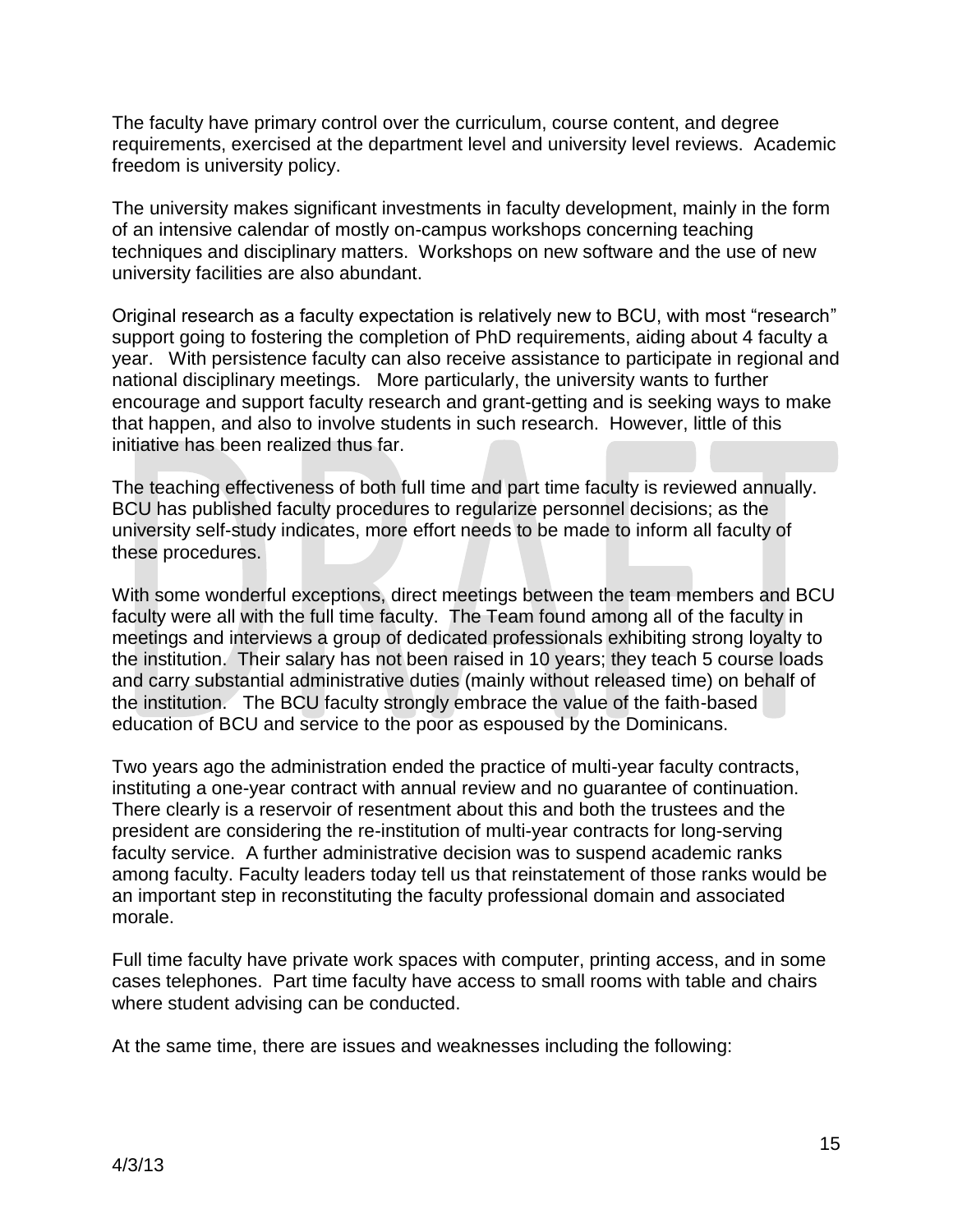First, this is a faculty that is stretched very far with little reward. We doubt that this is sustainable, especially if the university experiences further enrollment loss or sizable budgetary setbacks.

Second, the scarcity of full time faculty means that degree programs are often staffed with a very small number of full time faculty. Nursing is atypical, with 3 full time faculty, 19 part time faculty, and hundreds of students. It is unrealistic to expect that the essential functions of managing, evaluating, and revising the program, and infusing it with the sorts of creative innovation what can make it and its students leaders in nurse education, can be sustained. BCU's trustees and administration have discussed increasing the percentage of full time faculty. Certainly that is necessary to provide, for all programs, core set of full time faculty who take responsibility for the academic and intellectual success of their program.

Third, the small number of full time faculty means that they carry very large loads of administrative duties, usually without compensation or released time. This includes representing the university at admissions events.

Fourth, the high percentage of part time faculty has significant costs. For one, students testify that part- time faculty tend to be less available on campus for student consultation, and regard it as a serious concern.

Fifth, students tell us stridently that at times courses are either filled or are cancelled for insufficient enrollment and "a four-year degree becomes a five-year or a six-year degree.‖ The campus authorities need to monitor the impact of course scheduling on student degree progress.

Sixth, the Team was told that BCU does not offer independent study courses for undergraduates that allow an individual student to pursue specialized studies (or in some cases to complete a necessary, but unavailable degree requirement) as an individual tutorial. The high reliance of BCU on part time faculty and the consequent stretching of full time faculty with extra duties has these consequences.

#### **Recommendation:**

 The number of full time faculty is now at a minimum relative to the quantity and size of academic programs (graduate and undergraduate) that are now offered. BCU needs urgently to expand the number of full time faculty in order to share administrative duties more widely and to allow full time faculty to devote more of their attention and energy to the teaching program and to their own professional growth.

## **Standard 11: EDUCATIONAL OFFERINGS**

*The institution meets this standard.*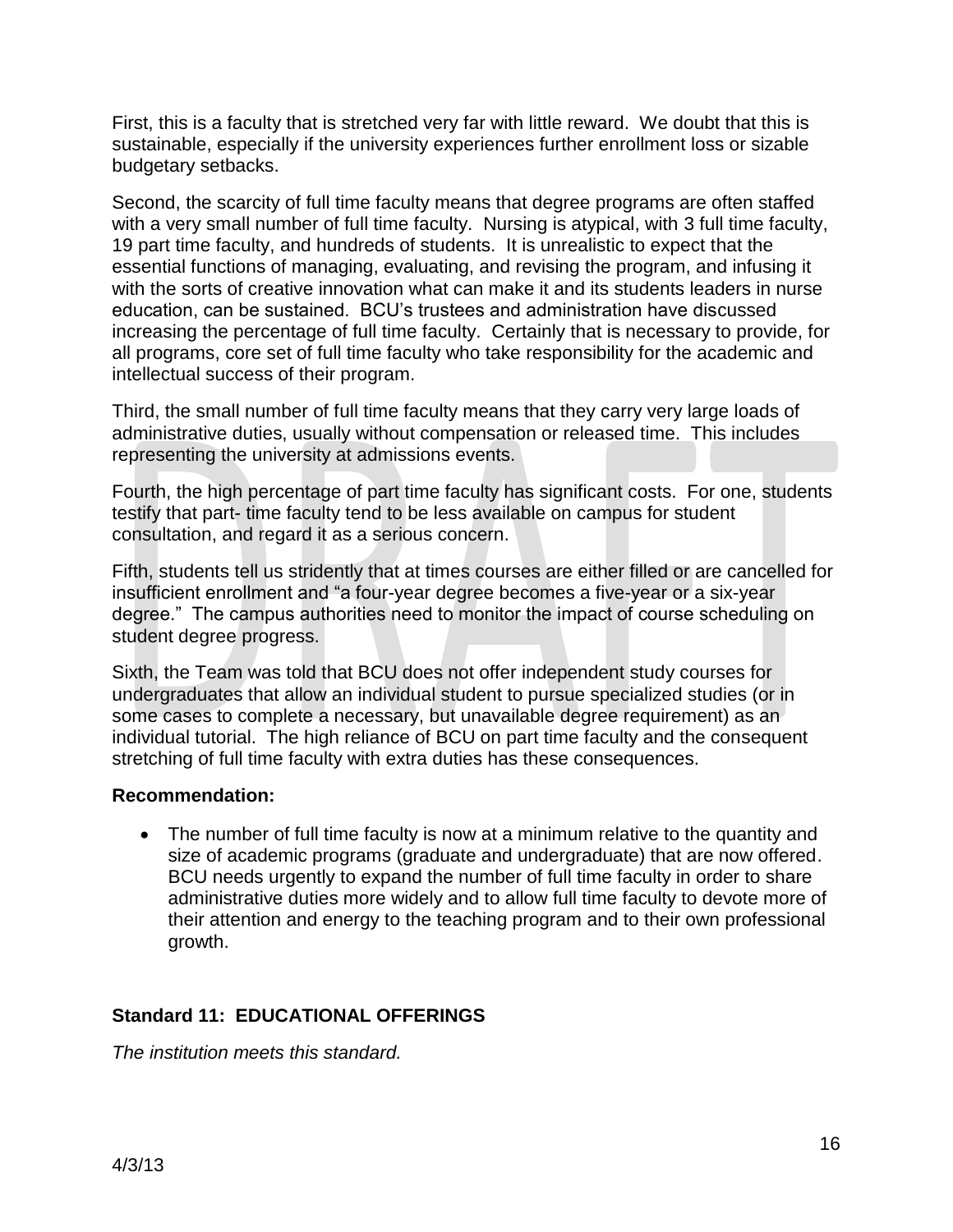BCU has invested considerable resources and time to align and update its curriculum with its mission and strategic plan. Educational offerings are focused on mission and employability.

To increase enrollments, BCU has added programs. A comprehensive cost analysis which includes the return on investment was not readily available. Understanding the financial implications is typically the first step in the development of a program offering.

BCU's off-campus learning experiences are in the form of internships and practica. Course objectives are linked to mission and ethics. The curriculum is designed, maintained, and updated by faculty who are academically prepared and qualified. The Title V grant helped boost curriculum revision.

Measures of achievement are pre and post tests, which they then utilize the comprehensive results to improve the course, projects, licensing board exams, alumni employment rate and placement. The results of learning assessment are used to update the curriculum. Programs requiring licensure are aligned with requirements of the board.

Questionnaires completed by employers or internship sites are used to assess the competencies needed within the field or area of study and to make curriculum adjustments.

Capstone courses have been added to help students synthesize their learning and integrate professional experiences with teacher preparation courses. A research methodology course is added to each undergraduate program in order to develop qualitative and quantitative research skills

Faculty receive training in the development of course learning objectives which are linked to mission, the strategic plan and departmental goals. Academic support service offices reinforce technology and learning skills for students. Information literacy is blended in all courses.

BCU is ambitious and committed to offering quality programs. Objective B in Bayamon's strategic plan for 2013 -18 is to "be recognized for the quality of education as defined by Puerto Rico's and accrediting organization's criteria" and to be accredited by the accrediting bodies for each and also to obtain international recognition. Objective C is to evaluate the teaching process and integrate new technology and innovations in the classroom and also increase student academic performance rates.

Some of the major accomplishments are the following: 1) In 2010, a Title V PPOHA grant was awarded to strengthen graduate education. Through this grant 21 workshops were held for faculty from 2010-12 to emphasize technological development and its integration in the classroom; 2) BCU completed the following goals of the strategic plan – revising all academic offerings, developed an undergraduate and graduate distance education program, completed an analysis of the external environment and job market, and established consortiums with private and public organizations (transfer agreements); 3) In 2010-11 BCU increased the Continuing Education budget by \$190,000 to fund seminars, courses, and workshops for professionals required to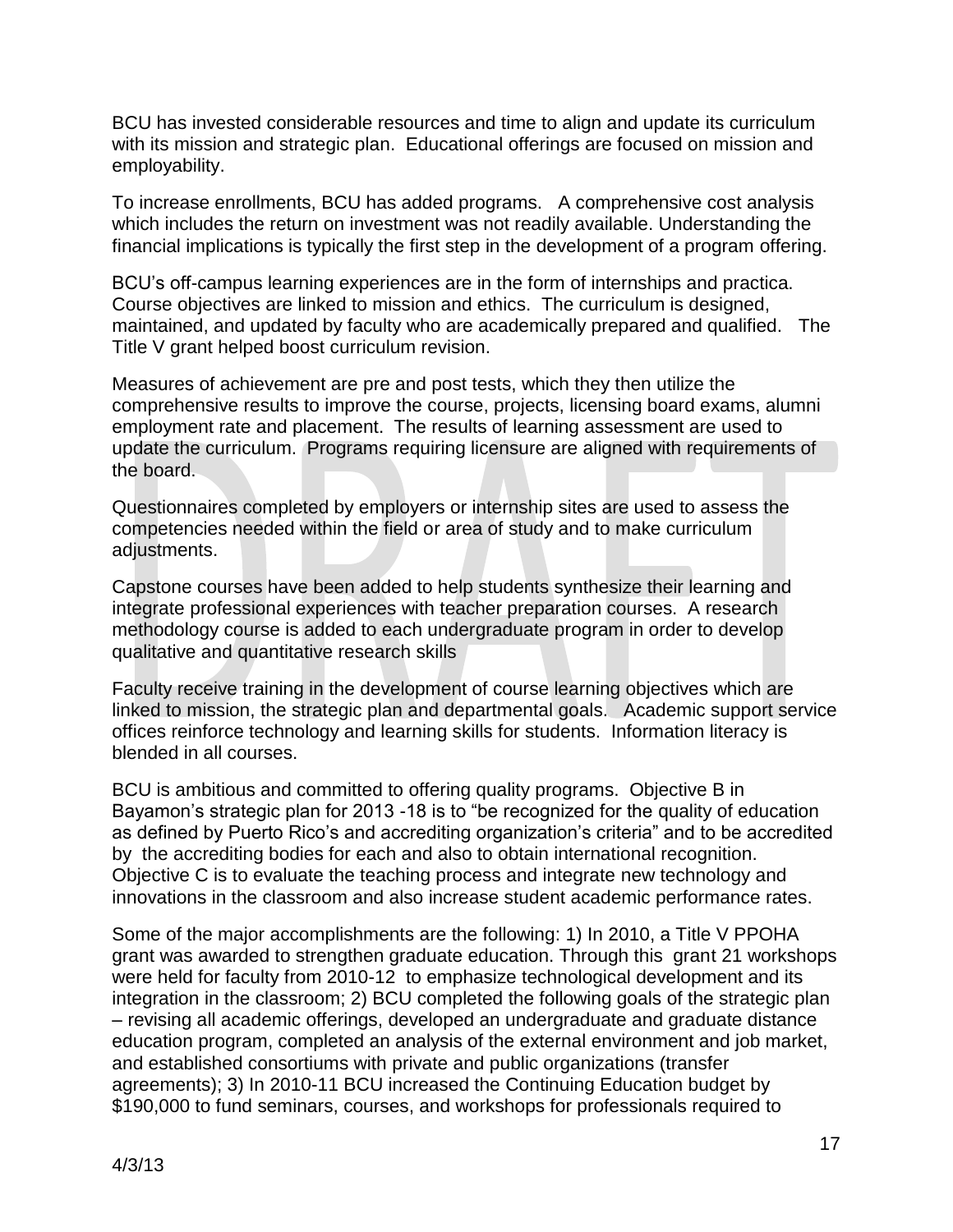compete with CEU's to practice their profession; 4) Twenty-one majors were developed to improve student job opportunities; 5) Undergraduate capstone courses were developed to improve teacher certification scores.

## **Suggestion:**

 Focus on the premier programs where there has been significant enrollment growth (such as Nursing). Complete an assessment and action plan to ensure there are appropriate financial and human resources (including practicums). Complete an assessment of current program offerings and consider phasing out programs that are not a good fit and under enrolled.

## **Recommendation:**

• BCU is ambitious about offering additional programs. The Team recommends that the curriculum be tied to faculty growth. A realistic business plan needs to be developed and approved for any proposed programs.

# **Standard 12: General Education and Standard 13: Related Educational Activities**

## *The institution meets these standards based on the evidence presented in this chapter.*

Bayamon Central University strives to ensure that students gain the essential skills and knowledge necessary for their success in College and in their major program. The various educational offerings and the General Education Program are of sufficient rigor and do, to a degree, form a comprehensive educational experience for students. The mode of delivery of the essential skills and knowledge—in introductory or developmental courses, through distance education, in certificate programs—is consistent with the university's Christian Humanist Mission.

At the non-degree level, the Central Institute (CEDEPT) offers non-degree certificate programs, some of which permit students to fold their credits into an associates' or bachelors' degree (practical nursing, a 64-credit program, and child development, a 46 credit program). Faculty is involved in teaching and evaluating these programs. The self-study states that faculty participation is "encouraged." Last year, faculty updated the program and established assessment instruments.

Upon students' admittance to the Associates or Bachelors' degree programs, students' readiness for College-level work is reviewed systematically. College Board scores are evaluated and students are conditionally admitted and/or assigned to one or more remedial courses in Spanish, English or Mathematics if their scores are below 450. Students are informed of the remedial and tutoring requirements. Each of the three remedial courses carry three credits, counter to MSCHE fundamental elements. It is unclear why this is the case, except for the belief that students want their work to ―count.‖ Pre- and post-tests are administered to the students, and passage of the course indicates student learning. The long-term progress of students who enter remedial courses and the programs of Student Transition and Support Services (STSS)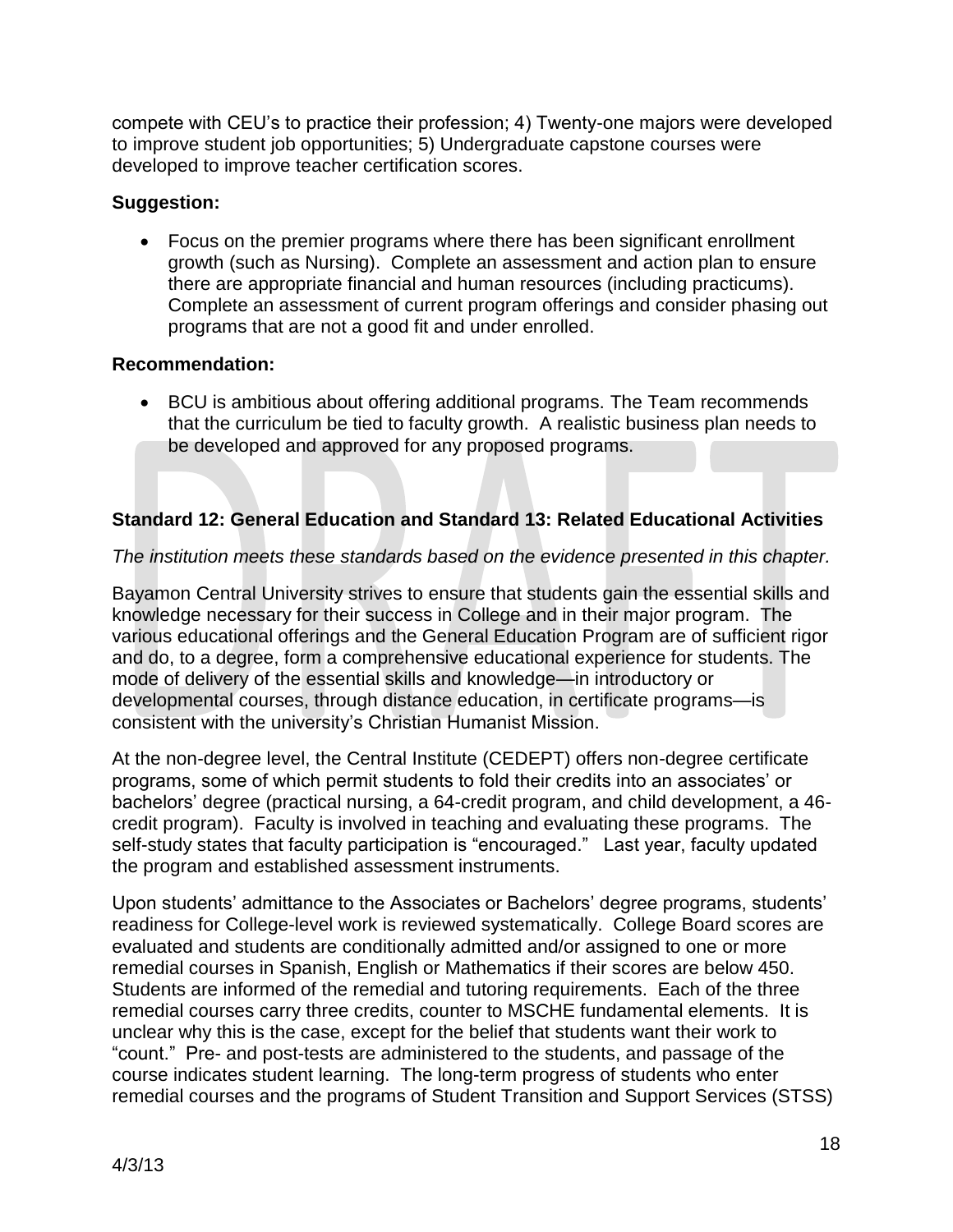are not assessed beyond the individual course. To improve retention rates, STSS needs to analyze the success rates of the remedial and conditionally-admitted students at a future point in their college career.

The General Education Program (GEP) has been substantially revised in the past 5 years with assistance from the Title V grant. The GEP requires courses in the liberal arts that will impart core knowledge, enhance students' intellectual growth, and foster critical thinking skills that will assist students in any major. The humanities are heavily represented in this curriculum; students must take three courses in philosophy and religion, two in western civilization as well as a course on the history of Puerto Rico. These courses—though valuable to liberal arts students—may have less value to majors that will prepare students for careers in nursing or education, for example. The GEP is, however, entirely consistent with the Mission of the College and with the ―Graduate Profile‖ established by the Curricular Review Committee, and the courses offer subject matter with a breadth and scope appropriate for a general education curriculum. The curriculum is comprised by four broad competencies that are aligned with a total of 48 credits. Now that the GEP is comprised by fewer credits, BCU faculty believe the university will be more competitive in enrollment of new students, particularly transfer students.

While the program clearly imparts the values and traditions of Christian Humanism, the core knowledge students receive is limited largely to the western world. The College's mission is indeed western-oriented, but secondary considerations such as diversity and globalization do not appear among the course descriptions or syllabi. It may be that diversity and globalization are treated in the subject matter, but this aim is not apparent in the syllabi.

The statements and policies created by the Curricular Review Committee and assessment committees do reference the goals of information literacy and technological competency. There is no specific course among the General Education courses that provides any significant instruction in the use of technological resources. Nor do goals and objectives in course syllabi stress instruction in information literacy. The Learning Development and Research Center, of which the library is a part, offers workshops, conferences, and modules to develop and strengthen information literacy skills and competencies. It is not clear when students have the opportunity to avail themselves of these opportunities, as they seem not to be embedded in coursework. It should also be noted here that the total number of LDFC users declined by 34% from 2010 to 2011; the self-study suggests this decline is due to the increase in the use of remote access to databases. This is very probably the case. But also note that the number of users of the circulation room *increased* 33% in the same period. This may suggest that students want or need more hands on assistance with librarians to access the best and most useful materials.

Course-level assessment of the general education courses is taking place regularly, but the GEP, at the program level, is not assessed, to see whether the desired goals of the program, in its entirety, are met. The Policy on the Evaluation of the Institution states that "Multidisciplinary Working Groups " will be set up that will develop assessment for the general education competencies. The goals to be assessed, the timeline, and the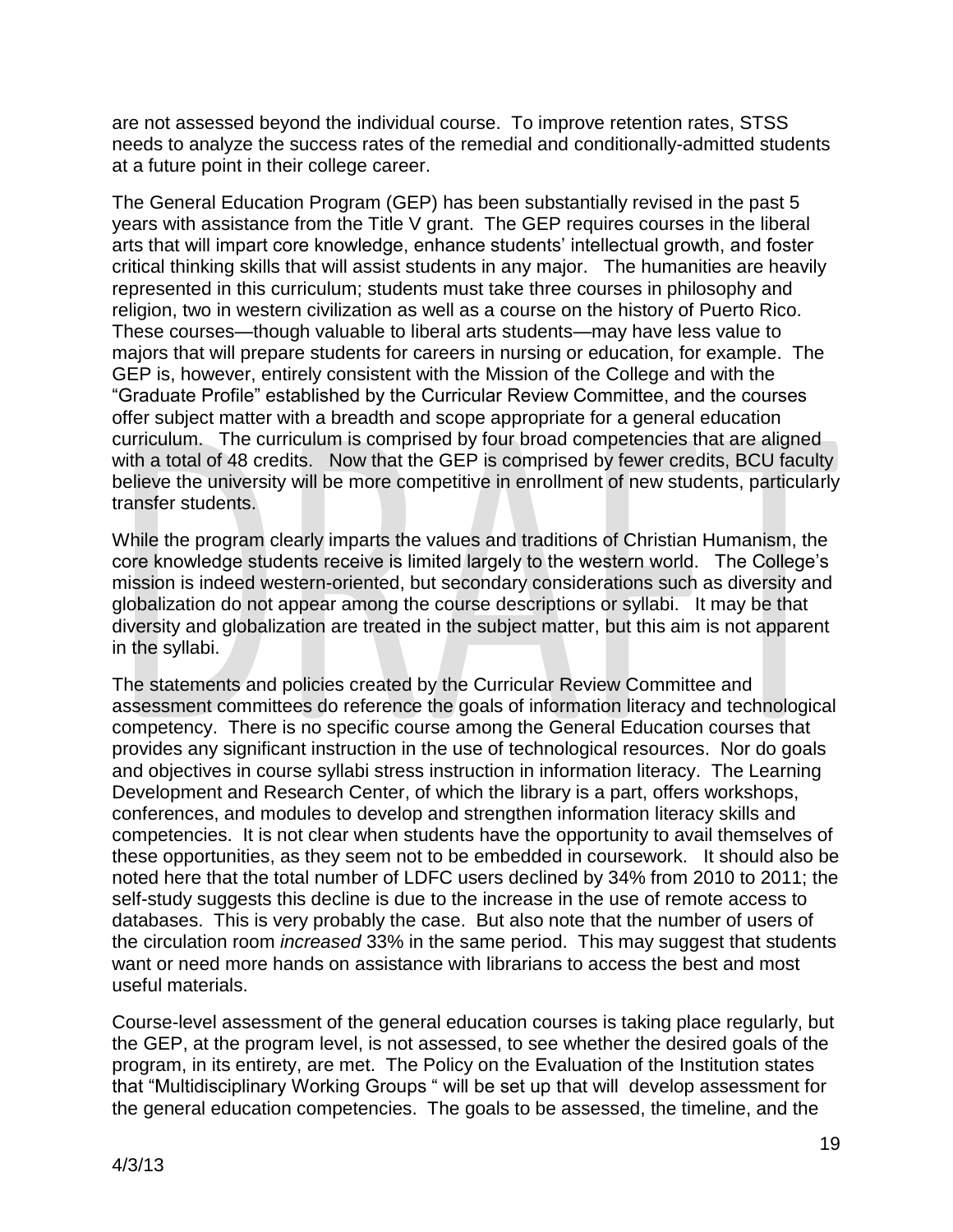assessment methods and tools are yet to be established. Individual courses that fulfill the General Education Program are assessed, and it appears that course grades are used to determine success. The general education program is not assessed at the point where students move into the upper levels of their coursework.

The distance education offerings are in compliance with the MSCHE requirements for distance or correspondence education. This is based on a review of relevant policies and the signed certification statement. The university does not have distance learning programs but it currently offers 59 online courses with approximately 1000 students enrolled. The university has appropriate measures for assuring the identity of students who study online through university-issued user names and passwords.

The technology systems that support distance learning seem to be adequate to support the current online offerings but upgrades and expansions of systems did not seem to be included in a comprehensive technology plan. This will be necessary to ensure that the university's plans for increasing distance learning, including offering entire programs online, can be realized. Distance Learning action plans are described in the university's 2013-2018 Strategic Plan.

Plans to implement an online portal will provide students and faculty access to support services and resources necessary for a successful distance learning program. Until the portal is implemented, students will have to come to campus to access most services.

Faculty must complete a documented training program before they are permitted to teach online or hybrid courses. Online courses must follow a consistent format.

Adequate Library resources are available online to support the university's distance learning courses.

The faculty recognizes the importance of the remedial ("pre-basic") courses for student success and retention and they are willing to work with students until they are ready to pass into regular coursework.

Faculty participated substantially in the creation, oversight and revision of the GEP. They regularly assess the strength and weaknesses of the assignments in their courses. Improvement through assessment should continue through a committee of the faculty that will regularly assess and improve this program and ensure that GEP courses remain in alignment with upper-level courses.

Faculty members have pride and facility in utilizing the Moodle platform, as they demonstrated the interactive and multimedia components of their online courses. This indicated sufficient proficiency with the technologies. The faculty members feel that they are preparing themselves to meet the needs of current and future students.

#### **Suggestions:**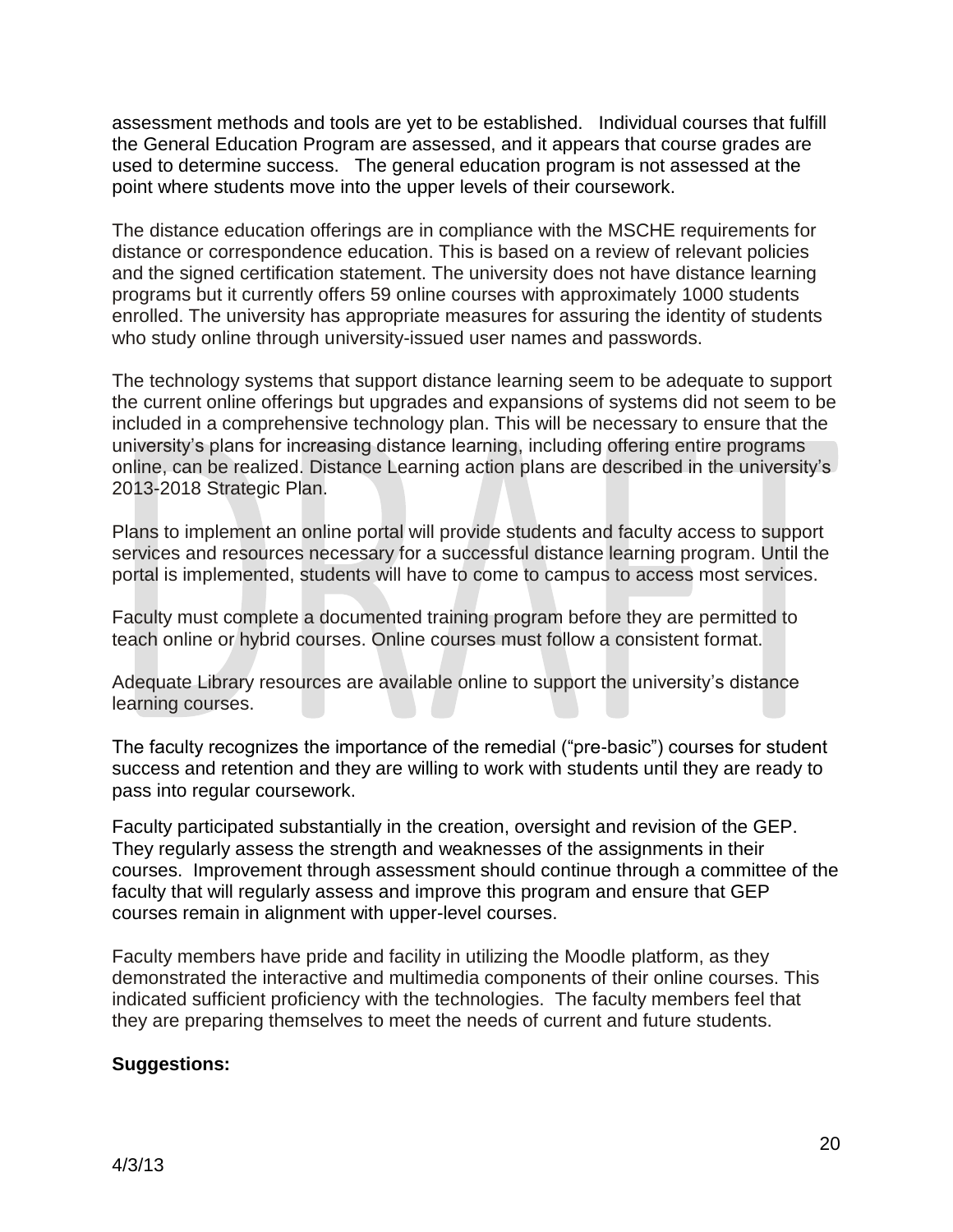- The MSCHE stresses student's ability to locate and recognize valuable information as a significant element of critical thinking and a crucial building block to student success. Information literacy—incidental in several courses but not systematically integrated--is a critical educational offering that should be foundational to the general education coursework and then reaffirmed in upper level discipline-specific coursework.
- Likewise, the assessment of the general education courses, in terms of the desired student learning outcomes, is well established. That said, the overall competencies established by the Curricular Review Committee are not assessed as a whole. Are students obtaining the writing, communication, leadership, problem-solving skills, etc., that they will need to succeed in their upper level courses? Are the selected courses the most useful to address these needs in major-area coursework? Faculty should work to translate the overall GEP competencies into observable and measurable student learning outcomes. Also, the ties between the GEP and specialization coursework should be assessed periodically. It is hoped that institutionalization of the Curricular Development Committee will serve this function.
- Assessment of remedial courses and tutoring services is systematic and ongoing, but it does not seem to be analyzed in terms of overall student success rates. Are students who enroll in remedial courses likely to succeed in their general education courses? How likely are conditionally-admitted students likely to graduate within 6 years? These assessments and analysis should be conducted periodically.
- In collaboration with the Technology Planning Committee and the Technology Infrastructure Committee, long range technology planning needs to occur to ensure that the infrastructure and systems are maintained, upgraded and replaced based on industry-standard practices in order to support the university's distance learning initiatives.
- Vacant positions in the department of Information Systems and Telecommunications should be filled as soon as possible to ensure that there is adequate technology support for the planned expansion of distance learning courses.

## **Standard 14: Assessment of Student Learning**

*Based on a review of the self- study, other institutional documents, and interviews with faculty, staff, students, and others, the Team finds that the institution meets this standard.*

The last 15 months have brought significant advancements to the assessment of student learning at BCU with the establishment of an Institutional Assessment Office (IAO), the appointment of an Assessment Specialist, assessment workshops and the creation of documents that articulate the structures and processes that guide and inform assessment activities in the units where student learning occurs. Still in the early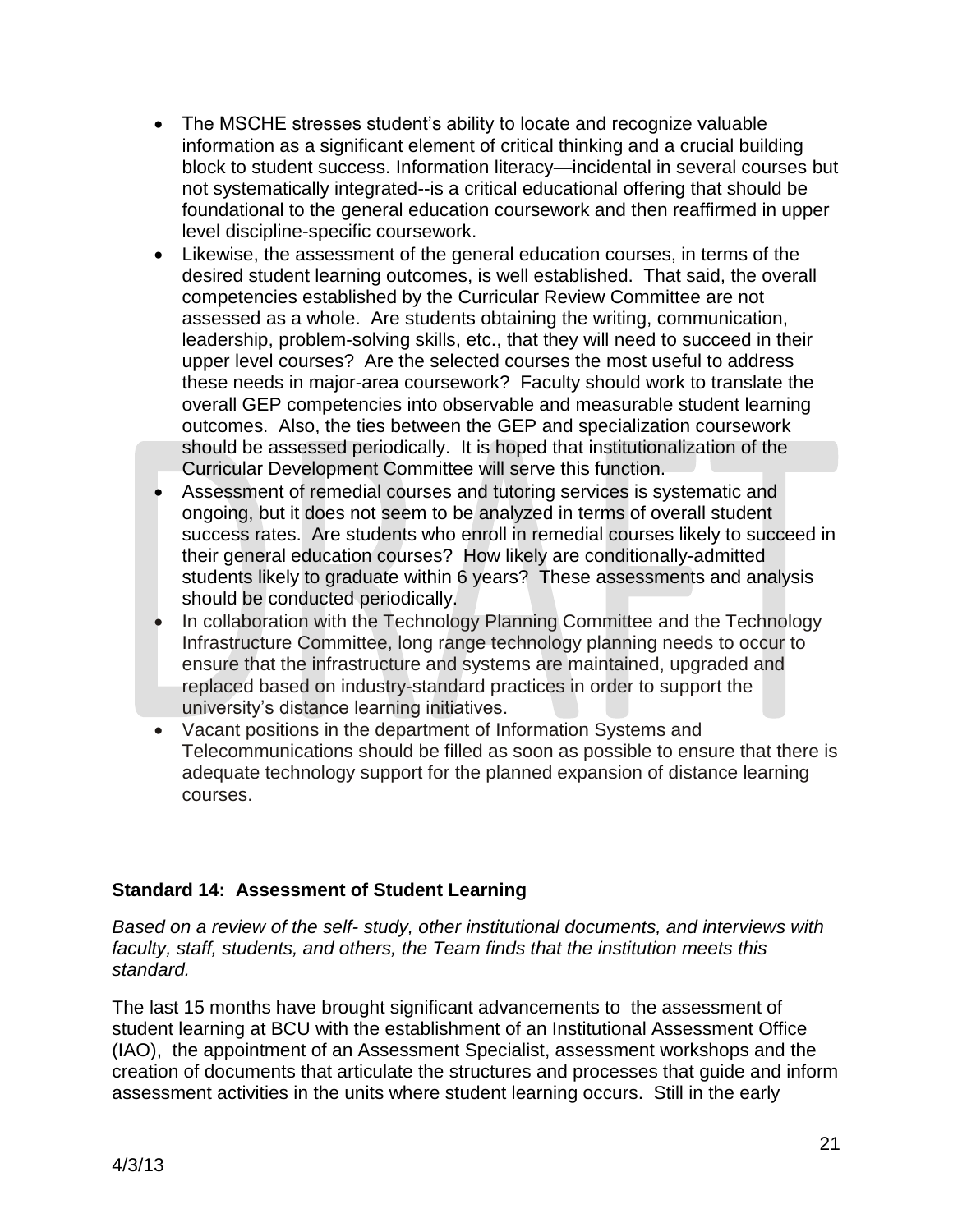stages of implementation, BCU is poised to make progress in both the assessment of student learning and in the use of the information collected for continuous improvement. Although some progress has been made, the Team feels there is still work to be done to fully comply with this standard.

In keeping with Strategic Direction 1 of the 2007-2012 plan, BCU invested considerable time and resources revising and developing curricula and offerings to ensure alignment with accreditation requirements and with the institution's expressed educational mission. Additionally, there was a systematic effort to align program-level learning goals, objectives, and graduate profiles with those of the institution. This alignment is evident in the school and program descriptions in the 2011-2014 undergraduate catalog. These activities were supported by several grants that addressed the revitalization of offerings from general education to graduate programs. It was not until these activities were largely completed that attention turned to the development of a formal assessment process. This appears to have begun in earnest in late 2011 with the establishment of the IAO office. At that point the self-study process was well underway.

Under the guidance of the IAO and newly hired Assessment Specialist (January 2012), BCU is transitioning from the use of indirect and informal assessments conducted in academic colleges and service units to a more planned, systemized and integrated process that uses direct evidence and identifies the individuals and groups responsible for oversight and integration. The recently developed "Institutional Assessment Plan *and Guide*‖ and ―*Policies of Institutional Assessment and Academic Program Assessment*‖ are examples of comprehensive documents that create a shared set of expectations regarding assessment at BCU. They specifically address the assessment of student learning for all academic programs, from the General Education Program (GEP) to graduate programs. They are a solid first step in the creation of assessment plans, structures, and processes that focus on student learning for units throughout the college.

Assessment plans and processes have at their core, student learning outcomes. These are clearly articulated written statements, expressed in observable terms, of key learning outcomes: the knowledge, skills, and values that students are expected to exhibit upon successful completion of a program of study. At BCU a different approach was adopted that used program goals/objectives and graduate profiles to guide teaching and learning at the university. The intent was the same. The result however, was a co-mingling of student learning outcomes (what a student knows, can do or values) with program goals/objectives (what a program offers or what it will deliver, promote, or encourage). The latter represents a teaching-centered approach (what a student is given) and the former a student learning approach (what a student can demonstrate). Differentiating program goals/objectives from student learning outcomes will help to clarify the relationship between student learning assessment and the program evaluation/review process. These are related but not interchangeable activities.

As discussed in the narrative for Standard 12, although the four "competencies" developed through the GEP are at the core of a BCU education, clearly articulated statements of expected learning outcomes are not linked to each competency.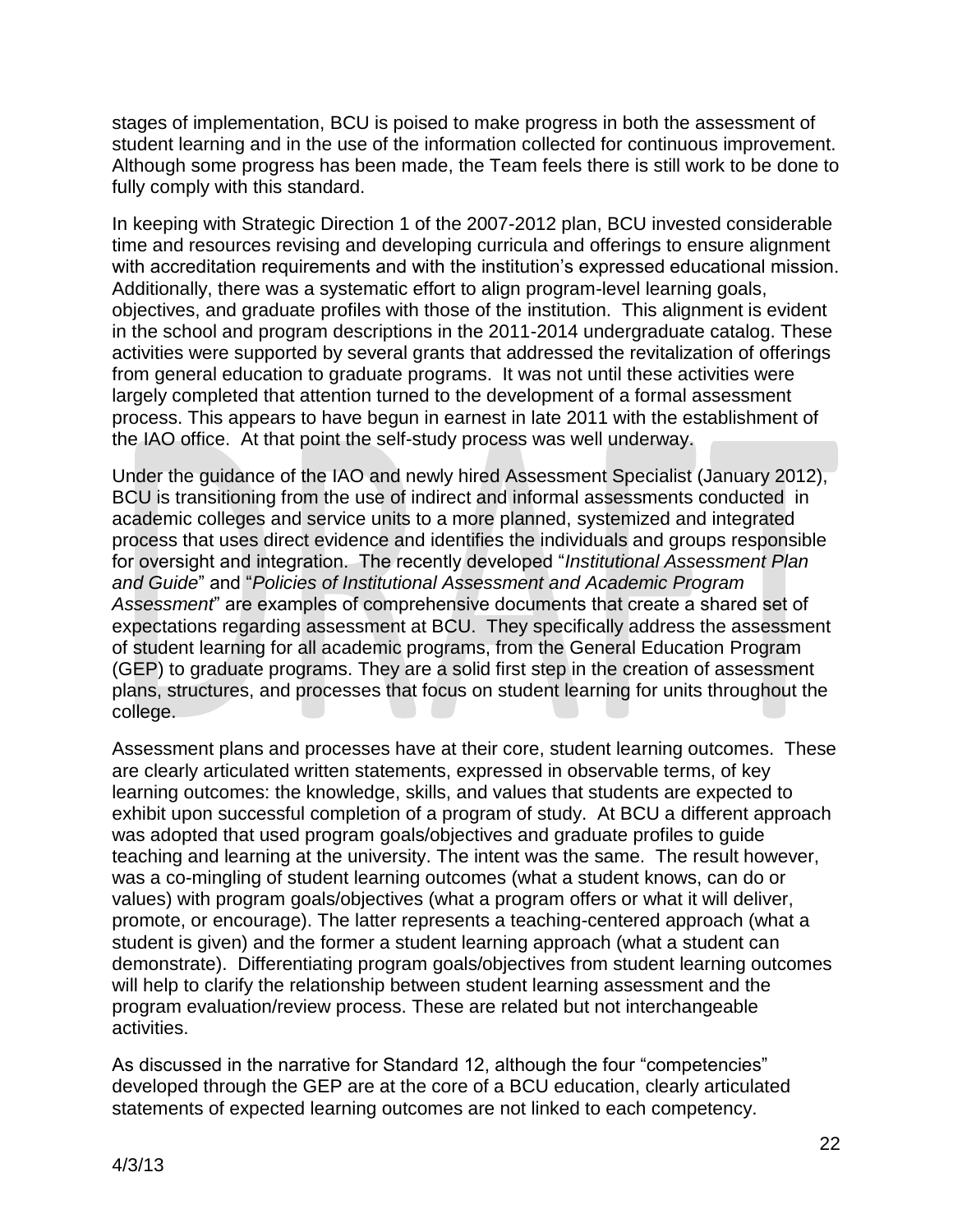Without clearly articulated statements of expected student learning for every program, it is difficult to ascertain the degree to which students are meeting the outcomes deemed important. Making student learning outcomes an explicit and identifiable part of every learning program – from certificate to graduate – would greatly facilitate understanding of what it is students are expected to know, be able to do, or value as a result of their BCU educational experience.

Turning to the assessment process, there has been a heavy reliance on indirect assessment methods such as surveys/questionnaires, student perception/reflection, and summative grades to document student learning. As reported in the self-study document, grades were used to determine the effectiveness of learning in pilot GEP courses and to determine the effectiveness of tutoring in Spanish and English. A graduate student satisfaction survey was used as evidence of student achievement. Such indirect evidence is a valuable method for understanding the teaching-learning process and student perceptions of their programs of study. However, such information alone is insufficient evidence of student learning unless accompanied by direct evidence and clear evaluation criteria that have a demonstrable relationship to the learning outcome. When direct methods are employed, the standards or criteria (e.g., rubrics, test blueprints) used to evaluate what students learned are not available for review. This makes it difficult to determine if the methods/measures are clearly linked to the outcomes they purportedly assess. This is not to say, however, that there is no evidence of direct assessments – quite the contrary. Internships, portfolios, presentation reviews and capstone projects are examples of assessments present in each of the schools. What is missing is the evidence of learning and the link between this evidence, its assessment, and the expected learning outcomes of the program.

For the last year, BCU has focused on course-level assessments with every faculty submitting a lesson plan template that describes what was taught and what was assessed for every course taught that term. This information is reviewed by the program faculty and the Assessment Specialist who integrates the information and provides feedback to the program. This is a very time- and labor-intensive approach to formative assessment. There are no summative assessments except for programs that are served by licensure or certification exams. Finding a balance between formative and summative assessments, and between work done in the assessment office and within the programs themselves, will be necessary if assessment is to be sustainable into the future.

Assessment of student learning is often a component of the standards set by national accrediting bodies and the pass rates on licensing and certification exams are a useful global measure of program-level learning. BCU has several programs that utilize certification exams (e.g., Education, Nursing, Social Work, and Rehabilitation Counseling) and the 5 year pass and success rates are quite varied by program and cohort. In programs with historically low pass rates (e.g. Nursing and Teacher Certification), the self-study states that there was an assessment of variables affecting outcomes and numerous actions taken to improve student learning. These actions included faculty training, revised admissions policies, course revisions and the development of a capstone course. What is unclear however, is the basis or justification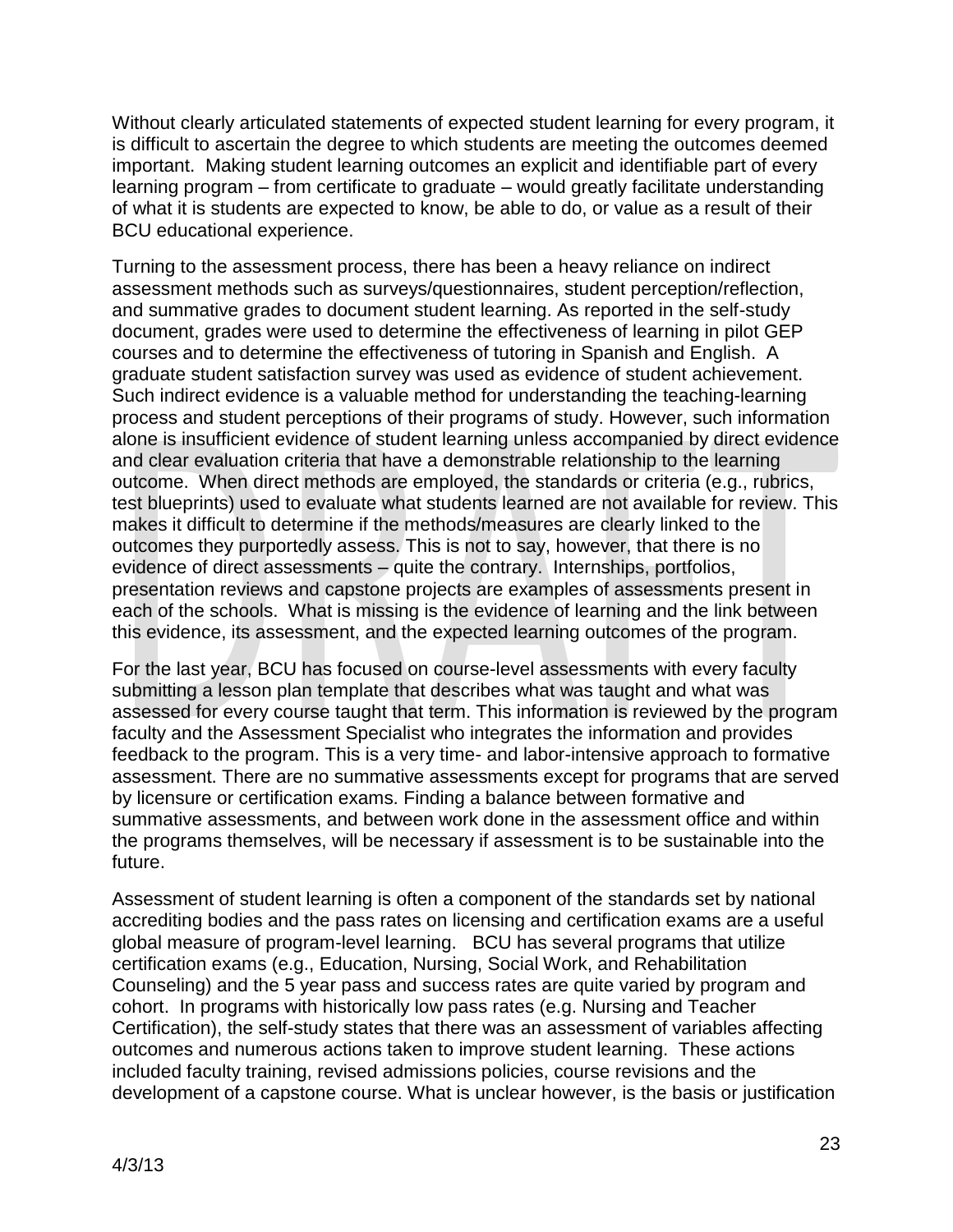for these actions as they relate to the actual evidence gathered about student learning. Further, it is unclear if the result of the actions taken to improve a specific area of student learning were assessed and compared to the earlier results to determine their effectiveness. "Closing the loop" to determine the efficacy of actions taken to improve learning is an important part of the assessment process.

A great deal has been accomplished in very short time. BCU has a created and staffed a centralized office to support, coordinate and integrate assessment of student learning activities and information. It has developed plans, processes and structures to guide assessment activities and provided workshops and trainings. Assessment activity is extensive, varied and mission sensitive. Taken together, this is a truly commendable achievement.

## **Suggestions:**

- Use the existing program goals/objectives and graduate profiles to construct student learning outcomes that are expressed in observable terms for each endpoint program.
- Utilize summative assessments for those programs that do not have licensure or certification exams to ensure students are meeting the learning outcomes that each program has deemed appropriate for its students.
- Document as much as possible with direct evidence of learning as well as the results of actions taken to improve student learning.
- Simplify and prioritize what is done on an annual basis to ensure the sustainability of the overall process.

#### **Recommendations:**

- To comply with the standard, *each* program (certificate through graduate) must (1) have student learning outcomes, *stated in observable terms*, that are accessible to all constituent groups (students, parents, faculty, the community) and that indicate the knowledge, skills and values that are *expected of students at the conclusion of their course of study* (2) assess the evidence of student learning, when possible with *direct methods*, at or near the end-point of the program of study and (3) use this information to improve.
- Integrate learning outcomes assessment with the strategic and operating plans of the institution and link this to budget priorities. Although it is implied that student learning assessment informs institutional decision making, there is relatively little to indicate that student learning assessment information is being used in the planning and budgeting process.

# **VII. Summary of Recommendations for Continuing Compliance**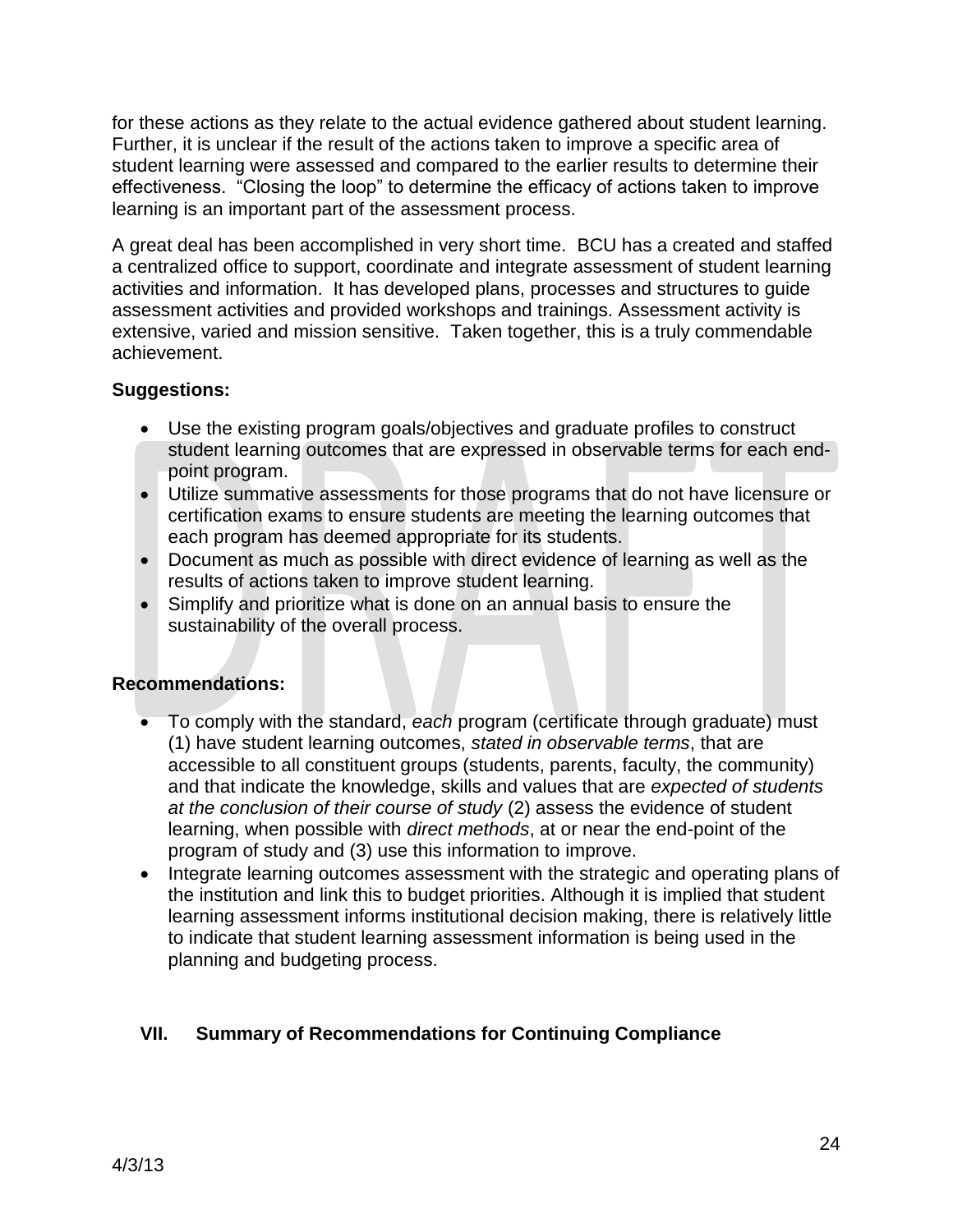- A critical review of the strategic plan in an effort to prioritize the numerous goals and objectives should be done in order to refine the efforts over the next two years to stabilize and grow the enrollments in the undergraduate programs.
- Enrollment is the key issue and the team recommends that the university focus its energy on activities that will reverse the 10-year history of declining enrollments in the undergraduate programs.
- The Team recommends a semester by semester review of the enrollments to evaluate the success of the efforts to reverse the serious decline in enrollments beginning with the fall of 2013.
- The Board of Trustees needs to appoint six new members to fill the current vacancies. Board diversity as well and different expertise should be considered in the recruitment of new board members.
- The Board of Trustees should develop a work plan that is consonant with the strategic plan and includes short term and long term activities that will strengthen finances and address enrollment decline.
- Stabilize the enrollment decline. The admissions process should focus the recruitment process by setting specific enrollment targets for each of the admissions initiatives. This process is central to BCU's future and should be supported across the entire institution to achieve enrollment goals.
- The admissions team should thoroughly review the promises made in promotions to the community, providing accurate information regarding the availability of practicum experience and possible certifications available to students in their course of study and upon graduation.
- It is a priority to establish an office of alumni affairs, to nourish BCU alumni's' sense of belonging to the institution. This will serve as a source of inspiration for students and alumni, and can result in their support for the continuous improvement of programs and a future source of university support, curricular advice, and, eventually, fundraising.
- The number of full time faculty is now at a minimum relative to the quantity and size of academic programs (graduate and undergraduate) that are now offered. BCU needs urgently to expand the number of full time faculty in order to share administrative duties more widely and to allow full time faculty to devote more of their attention and energy to the teaching program and to their own professional growth.
- BCU is ambitious about offering additional programs. The Team recommends that the curriculum be tied to faculty growth. A realistic business plan needs to be developed and approved for any proposed programs.
- To comply with the standard, *each* program (certificate through graduate) must (1) have student learning outcomes, *stated in observable terms*, that are accessible to all constituent groups (students, parents, faculty, the community) and that indicate the knowledge, skills and values that are *expected of students at the conclusion of their course of study* (2) assess the evidence of student learning, when possible with *direct methods*, at or near the end-point of the program of study and (3) use this information to improve.
- Integrate learning outcomes assessment with the strategic and operating plans of the institution and link this to budget priorities. Although it is implied that student